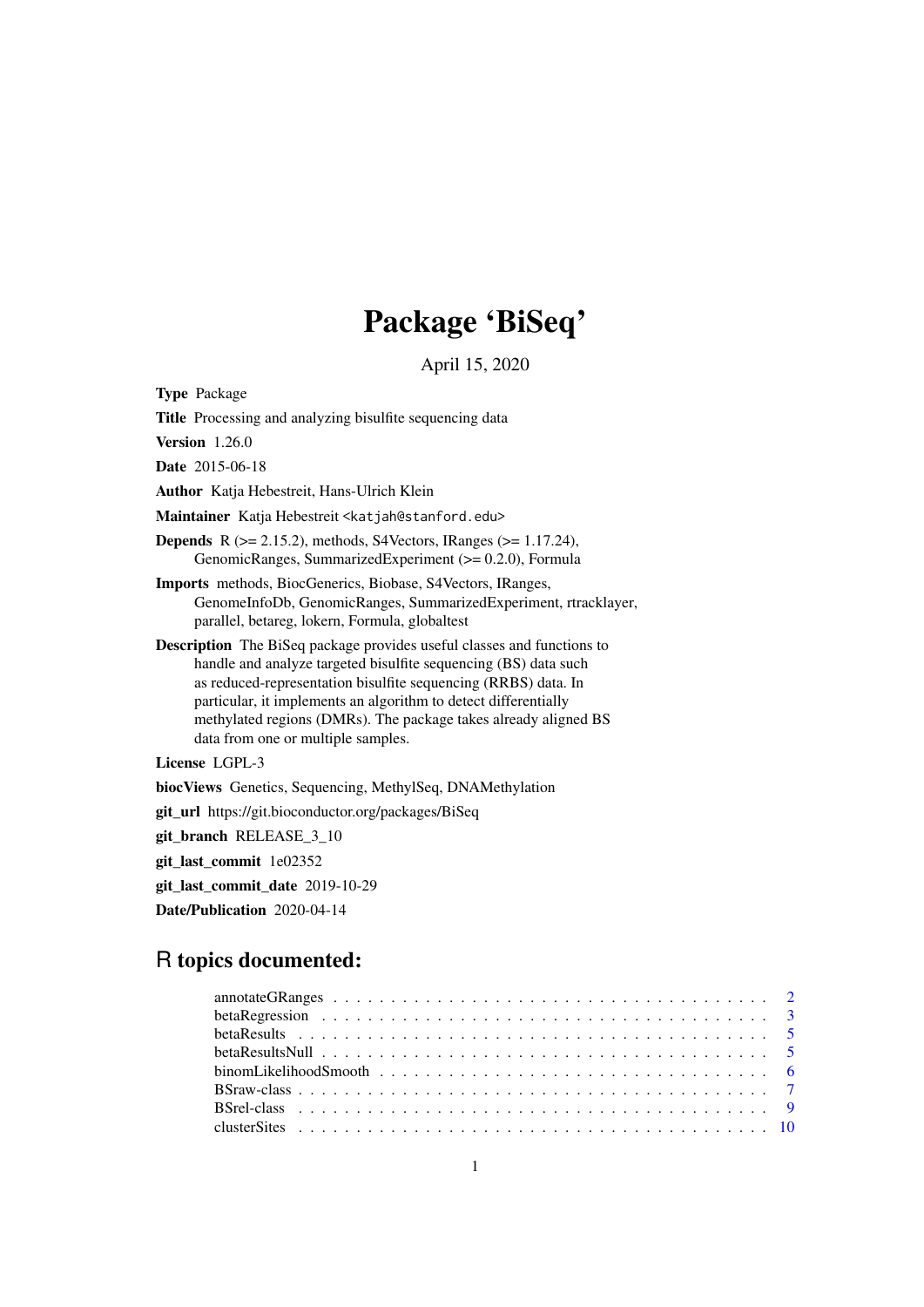<span id="page-1-0"></span>

|       |                                                                                                                     | $\overline{14}$ |
|-------|---------------------------------------------------------------------------------------------------------------------|-----------------|
|       |                                                                                                                     | 15              |
|       |                                                                                                                     |                 |
|       |                                                                                                                     | 17              |
|       |                                                                                                                     | $-18$           |
|       |                                                                                                                     | $\overline{19}$ |
|       |                                                                                                                     | 20              |
|       |                                                                                                                     |                 |
|       |                                                                                                                     |                 |
|       |                                                                                                                     |                 |
|       |                                                                                                                     | 25              |
|       |                                                                                                                     |                 |
|       |                                                                                                                     |                 |
|       |                                                                                                                     |                 |
|       | $predictMeth \dots \dots \dots \dots \dots \dots \dots \dots \dots \dots \dots \dots \dots \dots \dots \dots \dots$ | 28              |
|       |                                                                                                                     |                 |
|       |                                                                                                                     |                 |
|       |                                                                                                                     | 30              |
|       | <b>rrbs</b>                                                                                                         | -31             |
|       |                                                                                                                     | 32              |
|       |                                                                                                                     |                 |
|       |                                                                                                                     | -34             |
|       |                                                                                                                     | - 36            |
|       |                                                                                                                     |                 |
|       |                                                                                                                     |                 |
|       |                                                                                                                     |                 |
| Index |                                                                                                                     | 39              |

annotateGRanges *Annotates a* GRanges *object by means of a second* GRanges *object*

# Description

Each genomic location of object is checked for overlapping with genomic ranges of regions. In case of an overlapping, this genomic location is marked as TRUE, or with the identifier of respective the regions object (if any).

# Usage

```
annotateGRanges(object, regions, name, regionInfo)
```
# Arguments

| object  | A GRanges.                                                                                                                                                                   |
|---------|------------------------------------------------------------------------------------------------------------------------------------------------------------------------------|
| regions | A GRanges.                                                                                                                                                                   |
| name    | A string specifying the name of the metadata column with the overlapping in-<br>formation to be added to object. Usually the type of the regions object, e.g.<br>'Promoter'. |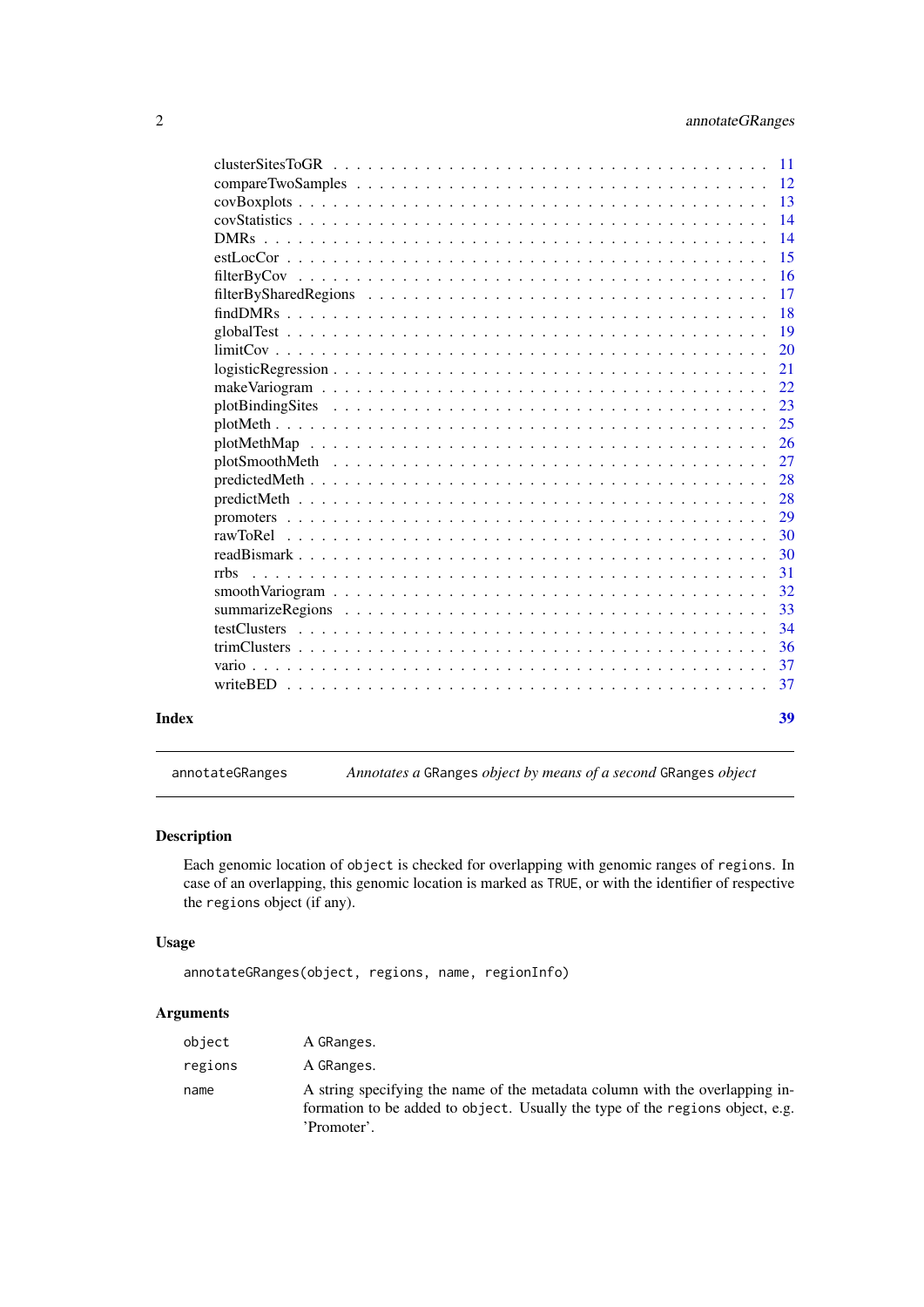<span id="page-2-0"></span>regionInfo OPTIONAL: A string or integer specifying the metadata column column of regions object containing the identifiers, e.g. entrez gene IDs of the promoters. If not specified, the genomic locations of object are labeled as TRUE (overlap) or FALSE (no overlap).

# Details

If multiple ranges of regions overlap with a genomic region in object, the identifier names of the overlapping regions are seperated by ','.

# Value

A GRanges object similar to object containing an additional metadata column with the overlapping information.

# Author(s)

Katja Hebestreit

# See Also

GRanges-class

#### Examples

```
# load detected DMRs:
data(DMRs)
# annotate the DMRs with a GRanges object:
data(promoters)
DMRs.anno <- annotateGRanges(object = DMRs,
                             regions = promoters,
                             name = 'Promoter',
                             regionInfo = 'acc_no')
```
DMRs.anno

<span id="page-2-1"></span>betaRegression *A function to estimate and test a group factor within a beta regression*

# Description

This function models the methylation level within a beta regression. The first independent variable in formula is tested to be unequal to zero.

# Usage

```
betaRegression(formula, link, object, mc.cores, ...)
```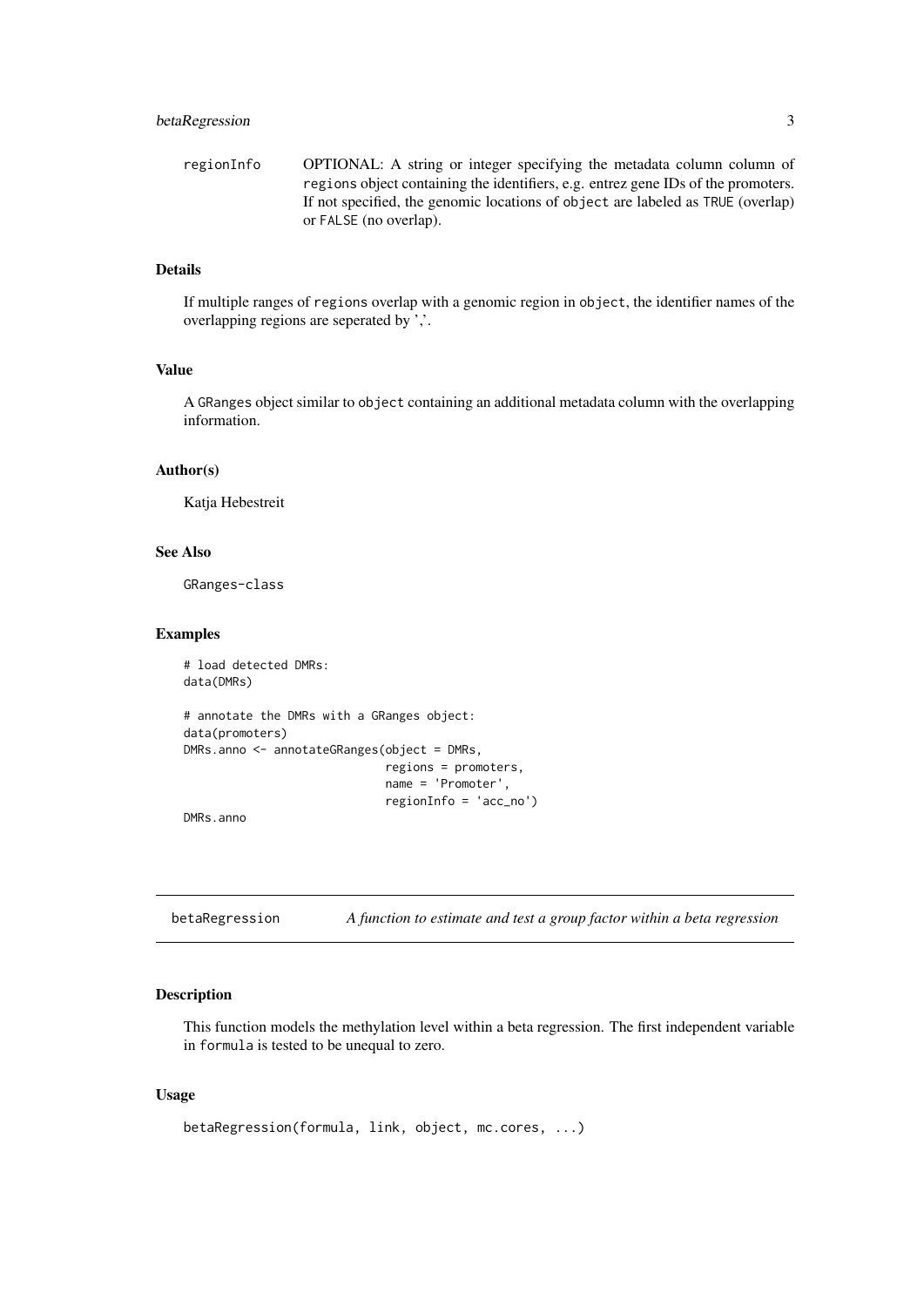#### <span id="page-3-0"></span>Arguments

| formula  | Symbolic description of the model. For the first independent variable the P value<br>(Wald test) and the effect on methylation is returned. For details see below. |
|----------|--------------------------------------------------------------------------------------------------------------------------------------------------------------------|
| link     | A character specifying the link function in the mean model (mu). Currently,<br>"logit", "probit", "cloglog", "log", "loglog" are supported.                        |
| object   | A BSrel object.                                                                                                                                                    |
| mc.cores | Passed to mclapply.                                                                                                                                                |
| $\cdots$ | Other parameters passed to the betareg function.                                                                                                                   |

#### Details

See betareg function for details.

mclapply

# Value

A data.frame containing the position, chromosome, P value, estimated methylation level in group 1 and group 2 and methylation difference of group 1 and group 2.

# Author(s)

Katja Hebestreit

# References

Hebestreit, K., Dugas, M., and Klein HU. Detection of significantly differentially methylated regions in targeted bisulfite sequencing Data. In preparation. Bioinformatics. 2013 Jul 1;29(13):1647- 53.

See also reference list in the documentation of [betareg](#page-0-0).

#### See Also

betareg

#### Examples

```
# load RRBS data, subset to save time, find CpG clusters and smooth methylation data:
data(rrbs)
rrbs.small <- rrbs[1:1000,]
rrbs.clust.unlim <- clusterSites(object = rrbs.small,
                                 groups = colData(rrbs)$group,
                                 perc.samples = 4/5,
                                 min.sites = 20,
                                 max.dist = 100ind.cov <- totalReads(rrbs.clust.unlim) > 0
quant <- quantile(totalReads(rrbs.clust.unlim)[ind.cov], 0.9)
rrbs.clust.lim <- limitCov(rrbs.clust.unlim, maxCov = quant)
# with a small subset to save calculation time:
rrbs.part <- rrbs.clust.lim[1:100,]
```
predictedMeth <- predictMeth(object=rrbs.part)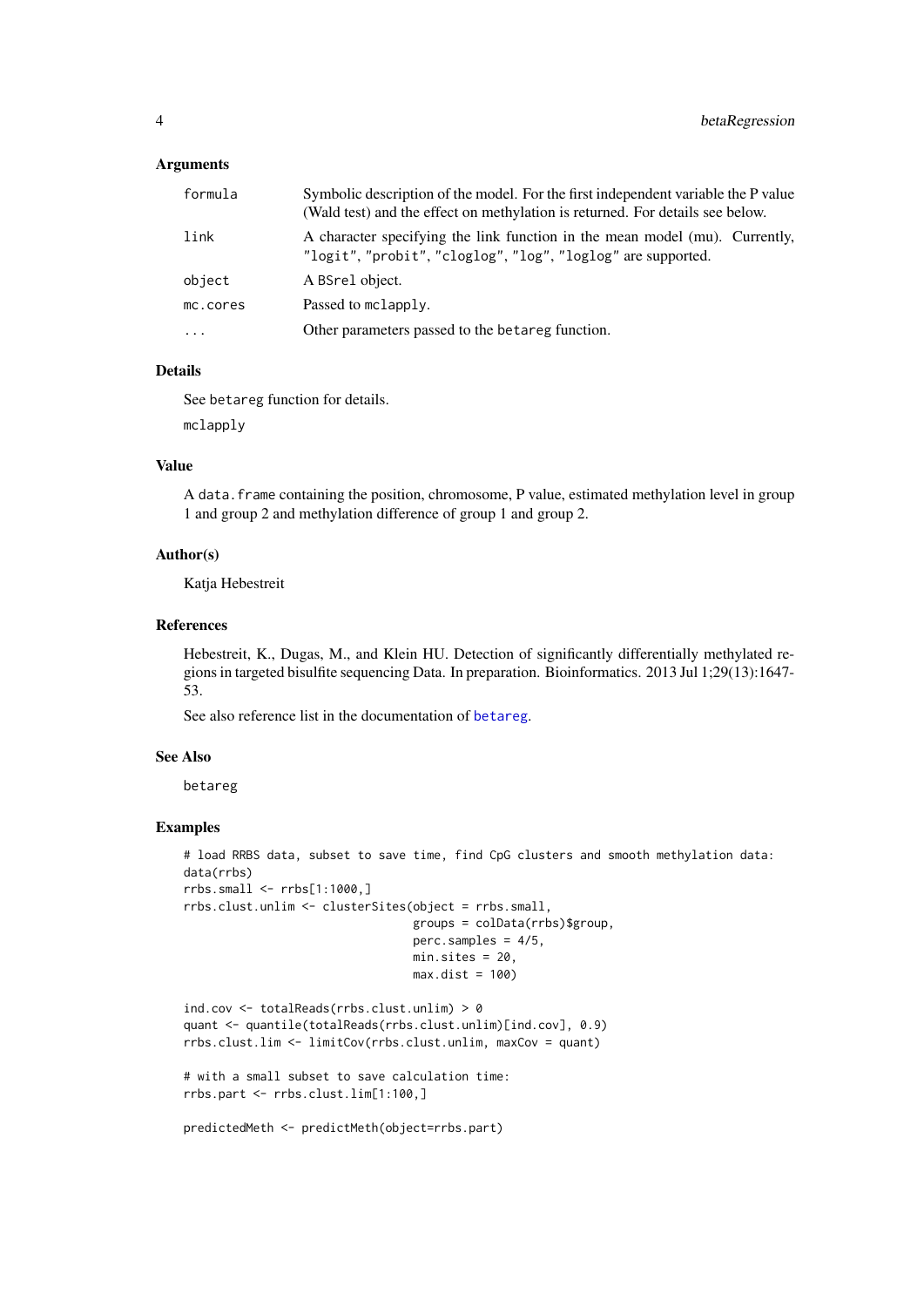#### <span id="page-4-0"></span>betaResults 5

```
betaResults <- betaRegression(formula = ~group, link = "probit",
                              object = predictedMeth, type="BR")
```
betaResults *The output of* betaRegression

#### Description

Please see the package vignette for description.

# Usage

data(betaResults)

#### Format

A data frame with 4276 observations on the following 10 variables:

chr a factor with levels chr1 chr2

pos a numeric vector

p.val a numeric vector

meth.group1 a numeric vector

meth.group2 a numeric vector

meth.diff a numeric vector

estimate a numeric vector

std.error a numeric vector

pseudo.R.sqrt a numeric vector

cluster.id a character vector

# Examples

data(betaResults) head(betaResults)

betaResultsNull *The output of* betaRegression *for resampled data*

# Description

Please see the package vignette for description.

# Usage

data(betaResultsNull)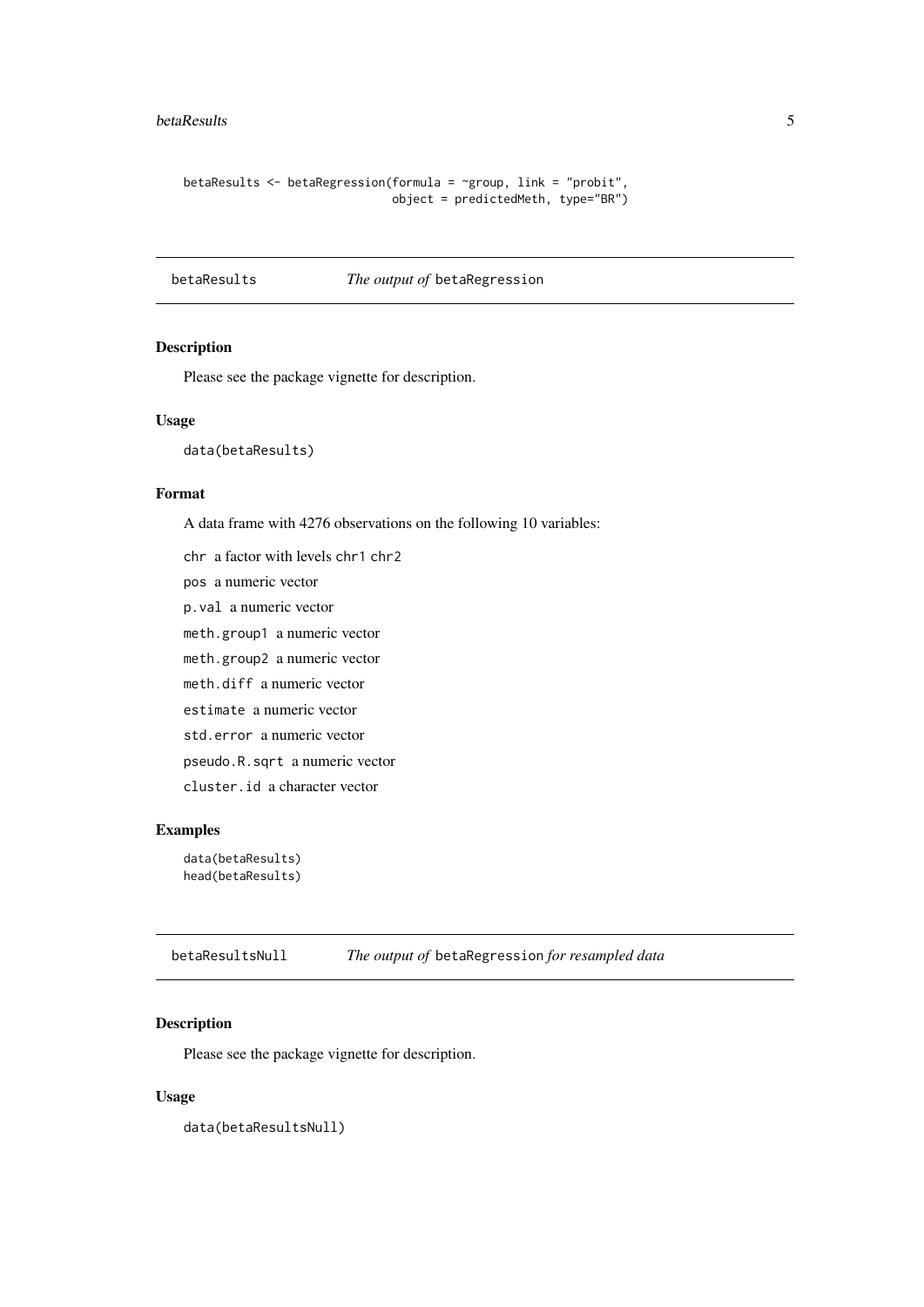#### Format

A data frame with 4276 observations on the following 10 variables.

chr a factor with levels chr1 chr2

pos a numeric vector

p.val a numeric vector

meth.group1 a numeric vector

meth.group2 a numeric vector

meth.diff a numeric vector

estimate a numeric vector

std.error a numeric vector

pseudo.R.sqrt a numeric vector

cluster.id a character vector

#### Examples

data(betaResultsNull) head(betaResultsNull)

<span id="page-5-1"></span>binomLikelihoodSmooth *Calculates local likelihood estimations for binomial random variables*

# Description

For a given set of binomial random variables with 1-dimensional coordinates, this function calculates the local likelihood estimation of the success probability p at a given point. For this purpose, a weighted likelihood estimation with weights obtained by a triangular kernel with given bandwidth is used. This can be used to predict values at points where no variable has been observed and/or to smooth observations using neighboured observations.

#### Usage

```
binomLikelihoodSmooth(pred.pos, pos, m, n, h)
```
#### Arguments

| pred.pos | A vector of positions where p should be estimated.                 |
|----------|--------------------------------------------------------------------|
| pos      | A vector of positions where binomial variables have been observed. |
| m        | A vector of length pos with the number of successfull experiments. |
| n        | A vector of length pos with the number of experiments.             |
| h        | The bandwidth of the kernel.                                       |
|          |                                                                    |

<span id="page-5-0"></span>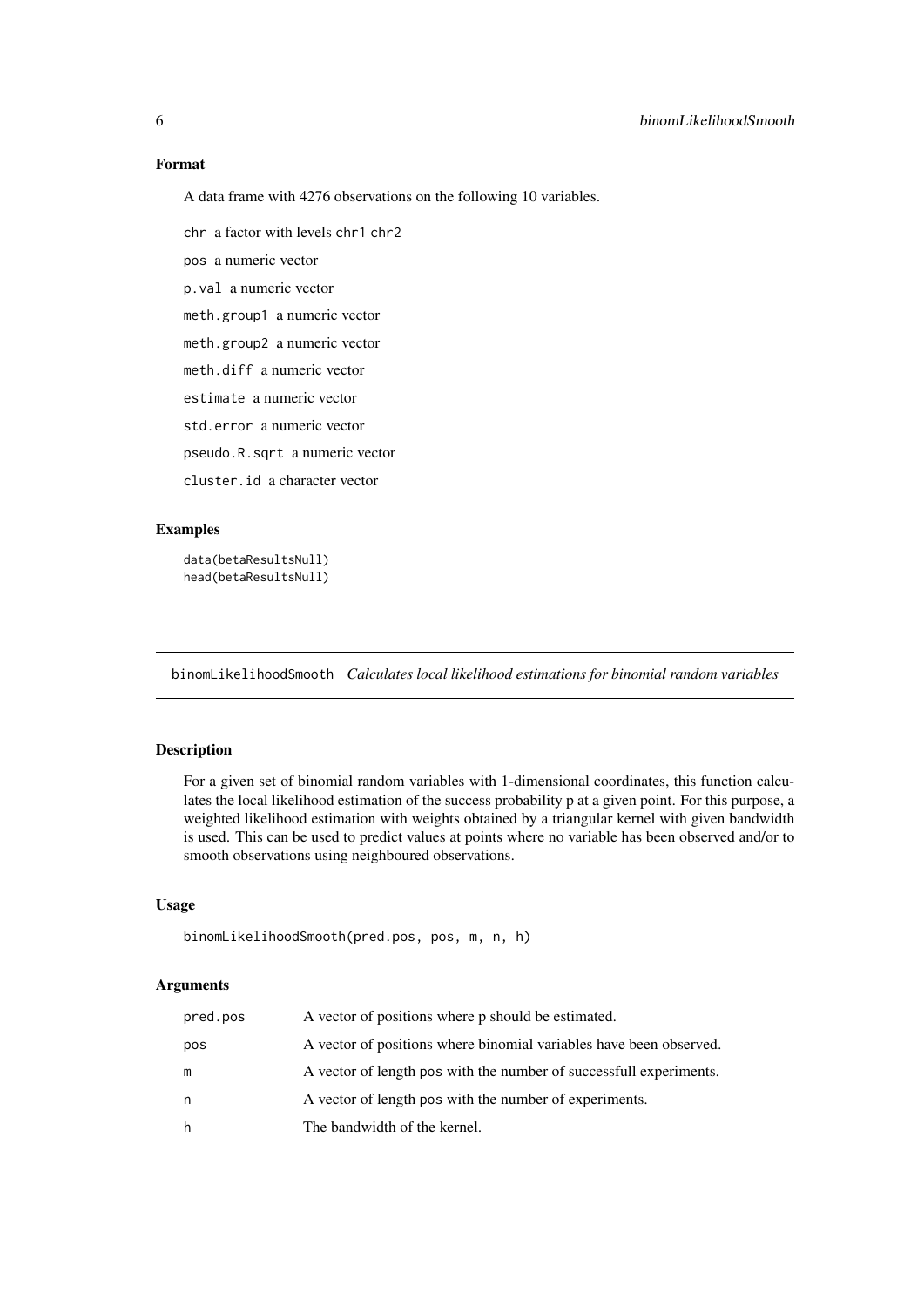#### <span id="page-6-0"></span>BSraw-class 7

#### Details

For a given position x, the weighted likelihood for parameter  $p$ 

$$
L(p; m, n, w) = \prod_{i=1}^{k} B(m_i | n_i, p)^{w_i}
$$

is maximized. B denotes the binomial probability function. The weights  $w_i$  are calculated using a triangular kernel with bandwidth h:

$$
w_i = K(x_i) = (1 - (|x - x_i|)/h)\mathbf{1}_{((|x - x_i|)/h) \le 1}
$$

# Value

A vector of length pred.pos giving the local likelihood estimation of the success probability p at the given positions.

#### Author(s)

Hans-Ulrich Klein

# See Also

[predictMeth](#page-27-1)

# Examples

```
n = rpois(100, lambda=10)
E = c(rep(0.4, 30), rep(0.8, 40), rep(0.1, 30))m = rbinom(100, n, E)
pos = 1:100
p_10 = binomLikelihoodSmooth(pos, pos, m, n, h=10)
p_20 = binomLikelihoodSmooth(pos, pos, m, n, h=20)
## Not run: plot(x=pos, y=m/n)
points(x=pos, y=p_10, col="green")
lines(x=pos, y=p_10, col="green")
points(x=pos, y=p_20, col="red")
lines(x=pos, y=p_20, col="red")
## End(Not run)
```
<span id="page-6-1"></span>BSraw-class *Class to contain raw Bisulfite Sequencing (BiSeq) Data*

#### Description

The BSraw class is derived from RangedSummarizedExperiment and contains a SimpleList of matrices named methReads and totalReads as assays.

# Objects from the Class

Objects can be created by calls of the form  $BSraw(metadata = list(), rowRangeS, colData =$ DataFrame(row.names=colnames(methReads)),methReads,totalReads,...).

However, one will most likely create a BSraw object when use [readBismark](#page-29-1) to load data.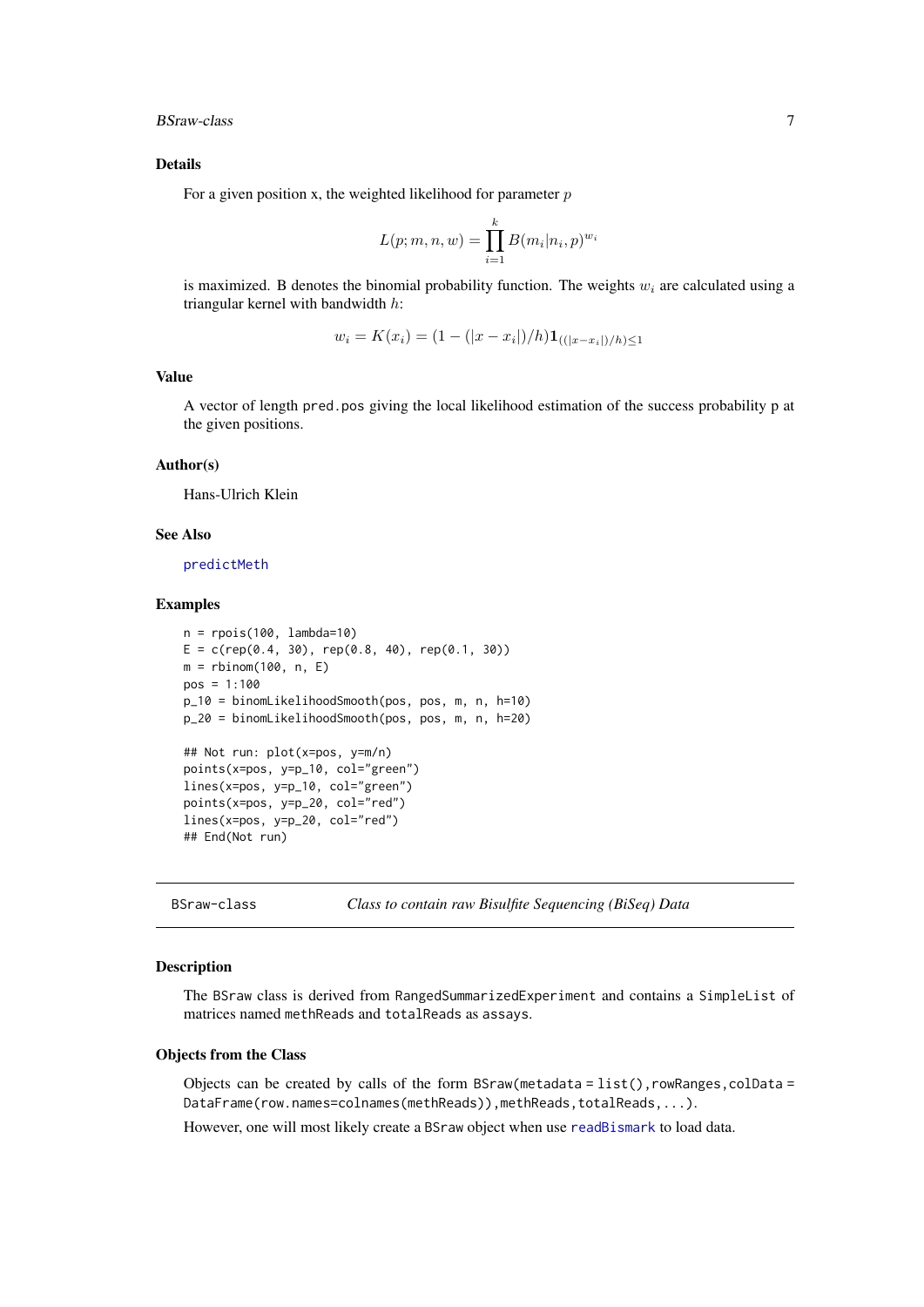<span id="page-7-0"></span>metadata: An optional list of arbitrary content describing the overall experiment.

- rowRanges: Object of class "GRanges" containing the genome positions of CpG-sites covered by bisulfite sequencing. WARNING: The accessor for this slot is rowRanges, not rowRanges!
- colData: Object of class "DataFrame" containing information on variable values of the samples.
- assays: Object of class SimpleList of two matrices, named totalReads and methReads. The matrix totalReads contains the number of reads spanning a CpG-site. The rows represent the CpG sites in rowRanges and the columns represent the samples in colData. The matrix methReads contains the number of methylated reads spanning a CpG-site.

#### Extends

Class ["RangedSummarizedExperiment"](#page-0-0), directly.

#### Methods

totalReads signature( $x =$  "BSraw"): Gets the totalReads slot. totalReads<- signature(x = "BSraw",value = "matrix"): Sets the totalReads slot. methReads signature( $x =$  "BSraw"): Gets the methReads slot. methReads<- signature(x = "BSraw",value = "matrix"): Sets the methReads slot. combine signature( $x =$  "BSraw",  $y =$  "BSraw"): Combines two BSraw objects.

# Author(s)

Katja Hebestreit

# See Also

[RangedSummarizedExperiment,](#page-0-0) [BSrel-class](#page-8-1), [readBismark](#page-29-1)

#### Examples

```
showClass("BSraw")
```

```
## How to create a BSraw object by hand:
metadata <- list(Sequencer = "Sequencer", Year = "2013")
rowRanges <- GRanges(seqnames = "chr1",
                  ranges = IRanges(start = c(1,2,3), end = c(1,2,3)))
colData <- DataFrame(group = c("cancer", "control"),
                    row.names = c("sample_1", "sample_2"))
totalReads \leq matrix(c(rep(10L, 3), rep(5L, 3)), ncol = 2)
methReads \leq matrix(c(rep(5L, 3), rep(5L, 3)), ncol = 2)
BSraw(metadata = metadata,
      rowRanges = rowRanges,
      colData = colData,
      totalReads = totalReads,
      methReads = methReads)
## A more realistic example can be loaded:
data(rrbs)
rrbs
```
head(totalReads(rrbs))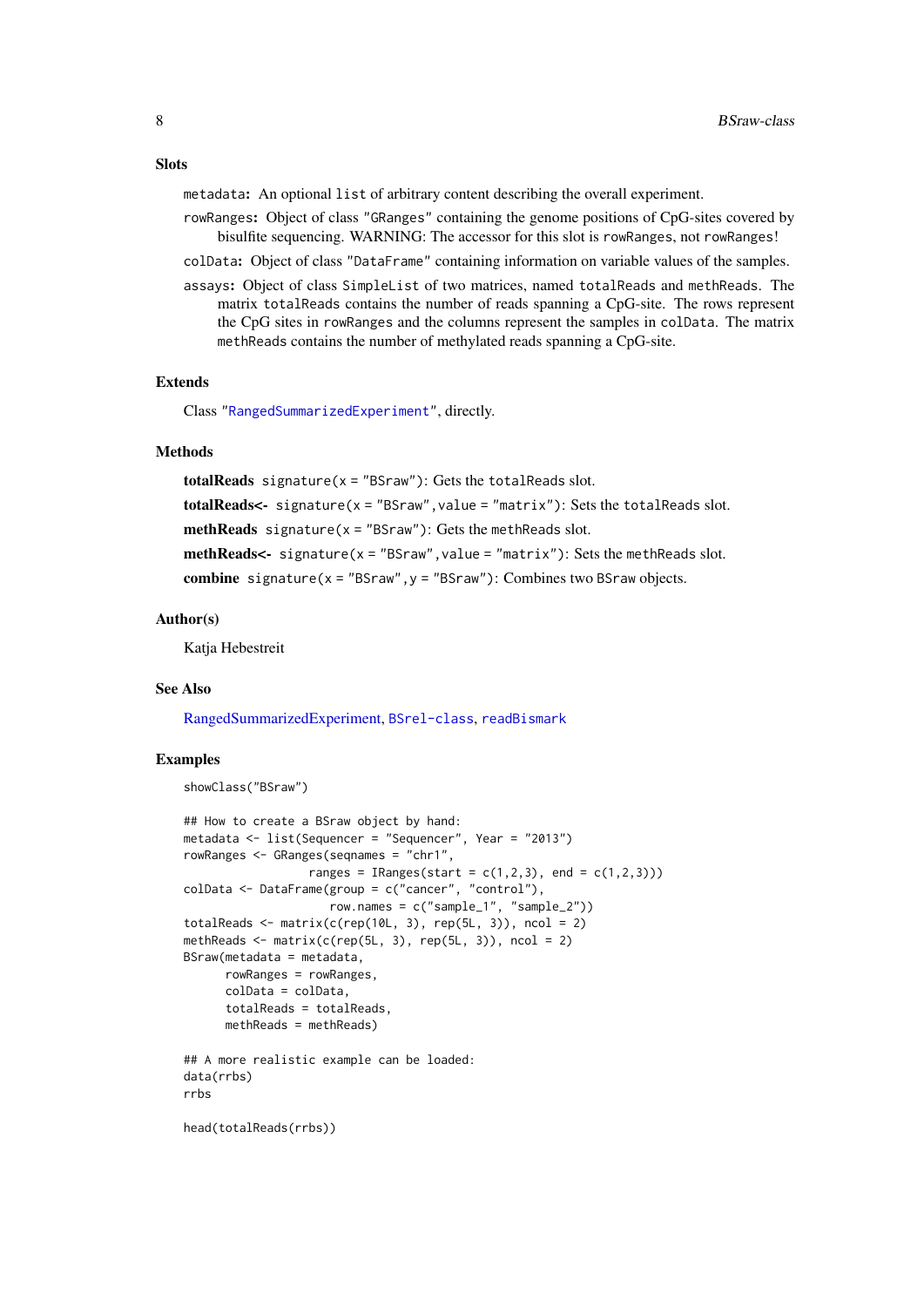#### <span id="page-8-0"></span>BSrel-class 9

head(methReads(rrbs))

<span id="page-8-1"></span>BSrel-class *Class to contain Bisulfite Sequencing (BiSeq) Data*

#### Description

The BSrel class is derived from RangedSummarizedExperiment and contains a SimpleList of one matrix named methLevel as assays.

# Objects from the Class

Objects can be created by calls of the form  $BSrel(metadata = list(), rowRanges, colData =$ DataFrame(row.names=colnames(methLevel)),methLevel,...).

However, one will most likely create a BSraw object when use [readBismark](#page-29-1) to load data.

# Slots

metadata: An optional list of arbitrary content describing the overall experiment.

- rowRanges: Object of class "GRanges" containing the genome positions of CpG-sites covered by bisulfite sequencing. WARNING: The accessor for this slot is rowRanges, not rowRanges!
- colData: Object of class "DataFrame" containing information on variable values of the samples.
- assays: Object of class SimpleList of a matrix, named methLevel containing the methylation levels (between 0 and 1) per CpG site. The rows represent the CpG sites in rowRanges and the columns represent the samples in colData.

# Extends

Class ["RangedSummarizedExperiment"](#page-0-0), directly.

# **Methods**

**methLevel** signature( $x = "BSrel")$ : Gets the methLevel slot.

methLevel<- signature( $x =$  "BSrel", value = "matrix"): Sets the methLevel slot.

combine signature( $x =$  "BSrel", $y =$  "BSrel"): Combines two BSrel objects.

# Author(s)

Katia Hebestreit

# See Also

[RangedSummarizedExperiment,](#page-0-0) [BSraw-class](#page-6-1), [readBismark](#page-29-1)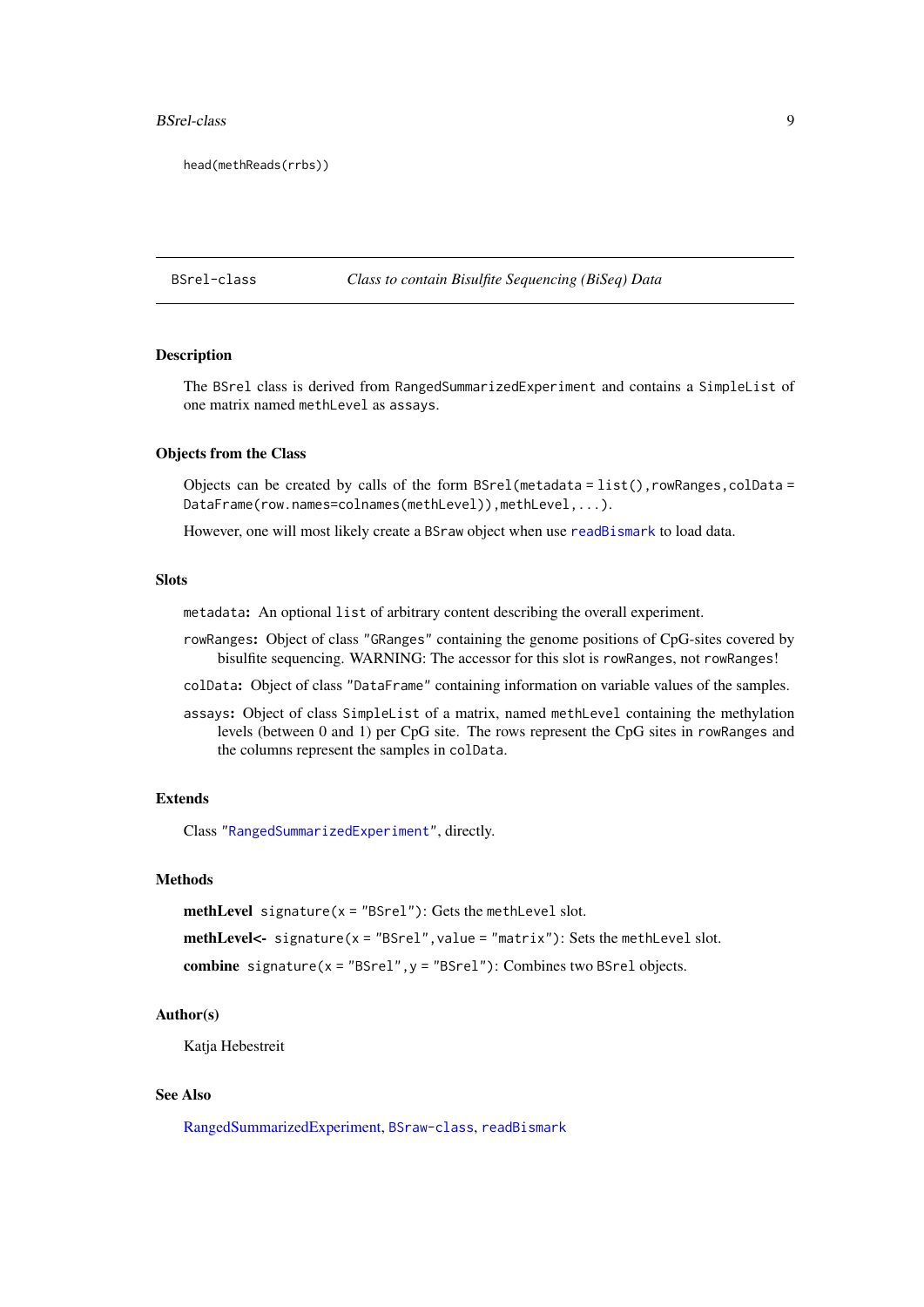#### Examples

showClass("BSrel")

```
## How to create a BSrel object by hand:
metadata <- list(Sequencer = "Sequencer", Year = "2013")
rowRanges <- GRanges(seqnames = "chr1",
                  ranges = IRanges(start = c(1,2,3), end = c(1,2,3)))
colData <- DataFrame(group = c("cancer", "control"),
                    row.names = c("sample_1", "sample_2"))
methLevel \leq matrix(c(rep(0.5, 3), rep(1, 3)), ncol = 2)
BSrel(metadata = metadata,
      rowRanges = rowRanges,
      colData = colData,
      methLevel = methLevel)
# Or get a BSrel object out of a BSraw object:
data(rrbs)
rrbs.rel <- rawToRel(rrbs)
```
<span id="page-9-1"></span>clusterSites *Assigns CpG cluster memberships on CpG sites within* BSraw *objects*

# Description

Within a BSraw object clusterSites searches for agglomerations of CpG sites across all samples. In a first step the data is reduced to CpG sites covered in round(perc.samples\*ncol(object)) samples, these are called 'frequently covered CpG sites'. In a second step regions are detected where not less than min. sites frequently covered CpG sites are sufficiantly close to each other (max.dist). Note, that the frequently covered CpG sites are considered to define the boundaries of the CpG clusters only. For the subsequent analysis the methylation data of all CpG sites within these clusters are used.

#### Usage

```
clusterSites(object, groups, perc.samples, min.sites, max.dist,
mc.cores, ...)
```
#### Arguments

| object       | A BSraw.                                                                                                                                                                   |
|--------------|----------------------------------------------------------------------------------------------------------------------------------------------------------------------------|
| groups       | <b>OPTIONAL.</b> A factor specifying two or more sample groups within the given<br>object. See Details.                                                                    |
| perc.samples | A numeric between 0 and 1. Is passed to filter By Shared Regions.                                                                                                          |
| min.sites    | A numeric. Clusters should comprise at least min. sites CpG sites which are<br>covered in at least perc. samples of samples, otherwise clusters are dropped.               |
| max.dist     | A numeric. CpG sites which are covered in at least perc. samples of samples<br>within a cluster should not be more than max dist bp apart from their nearest<br>neighbors. |
| mc.cores     | Passed to mclapply Default is 1.                                                                                                                                           |
| $\ddotsc$    | Further arguments passed to the filter By Shared Regions function. closer than                                                                                             |

<span id="page-9-0"></span>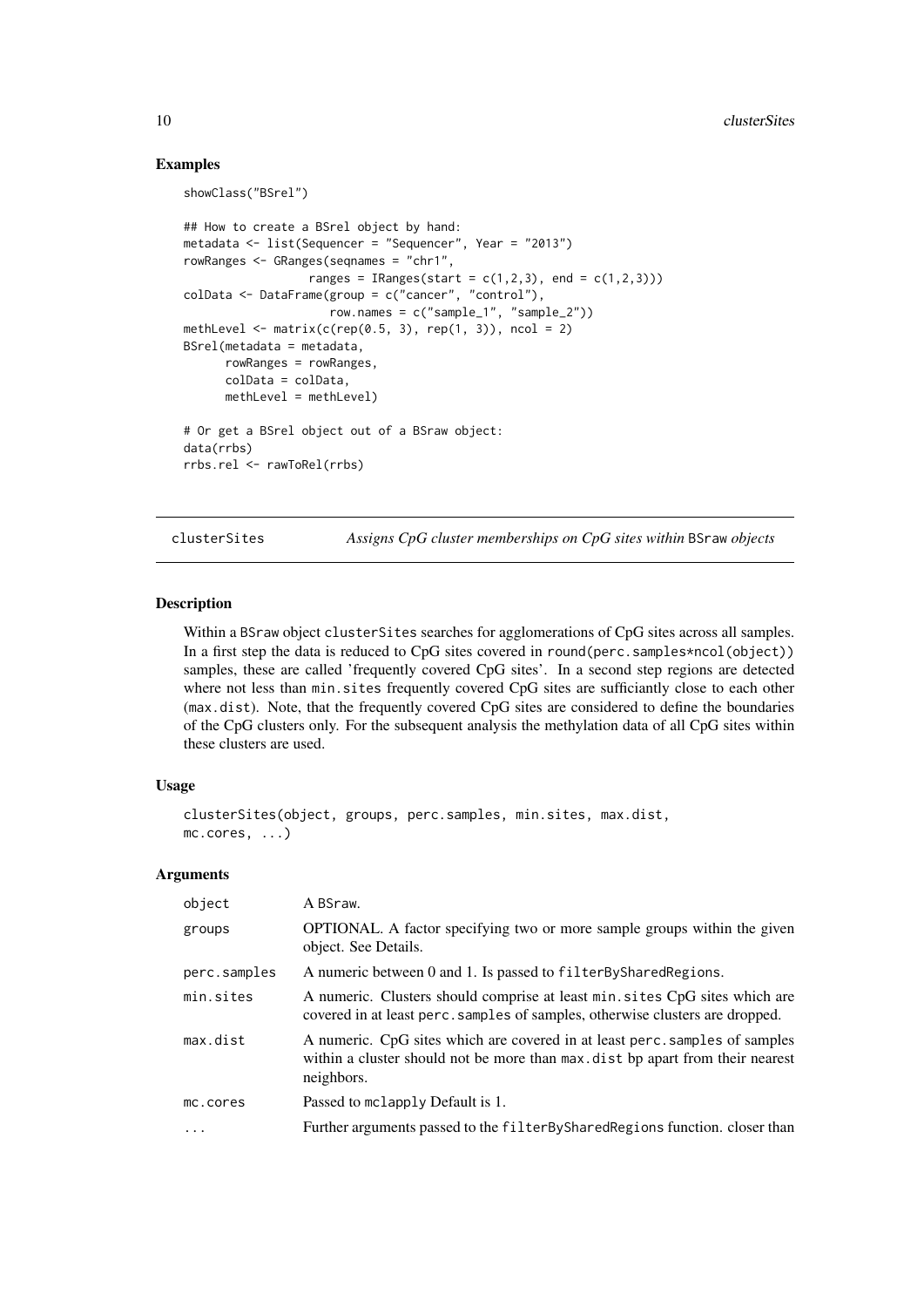#### <span id="page-10-0"></span>Details

There are three parameters that are important: perc.samples, min.sites and max.dist. For example, if perc.samples=0.5, the algorithm detects all CpG sites that are covered in at least 50% of the samples. Those CpG sites are called frequently covered CpG sites. In the next step the algorithm determines the distances between neighboured frequently covered CpG sites. When they are closer than (or close as) max.dist base pairs to each other, those frequently covered CpG sites and all other, less frequently covered CpG sites that are in between, belong to the same cluster. In the third step, each cluster is checked for the number of frequently covered CpG sites. If this number is less than min.sites, the cluster is discarded.

In other words: 1. The perc.samples parameter defines which are the frequently covered CpG sites. 2. The frequently covered CpG sites determine the boundaries of the clusters, depending on their distance to each other. 3. Clusters are discarded if they have too less frequently covered CpG sites.

If argument group is given, perc.samples, or no.samples, are applied for all group levels.

# Value

A BSraw object reduced to CpG sites within CpG cluster regions. A cluster.id metadata column on the rowRanges assigns cluster memberships per CpG site.

#### Author(s)

Katja Hebestreit

#### See Also

[filterBySharedRegions](#page-16-1), mclapply

#### Examples

```
data(rrbs)
rrbs.clust <- clusterSites(object = rrbs, groups = colData(rrbs)$group,
                           perc.samples = 4/5, min.sites = 20.
                           max.dist = 100
```

| clusterSitesToGR | A function to obtain a GRanges object of CpG clusters from BSraw and |
|------------------|----------------------------------------------------------------------|
|                  | BSrel <i>objects</i>                                                 |

#### Description

This function allows to get the start and end positions of CpG clusters from a BSraw or BSrel object, when there is a cluster.id column in the rowRanges slot.

# Usage

```
clusterSitesToGR(object)
```
#### Arguments

object A BSraw or BSrel object with a cluster.id column in the rowRanges slot. Usually the output of clusterSites.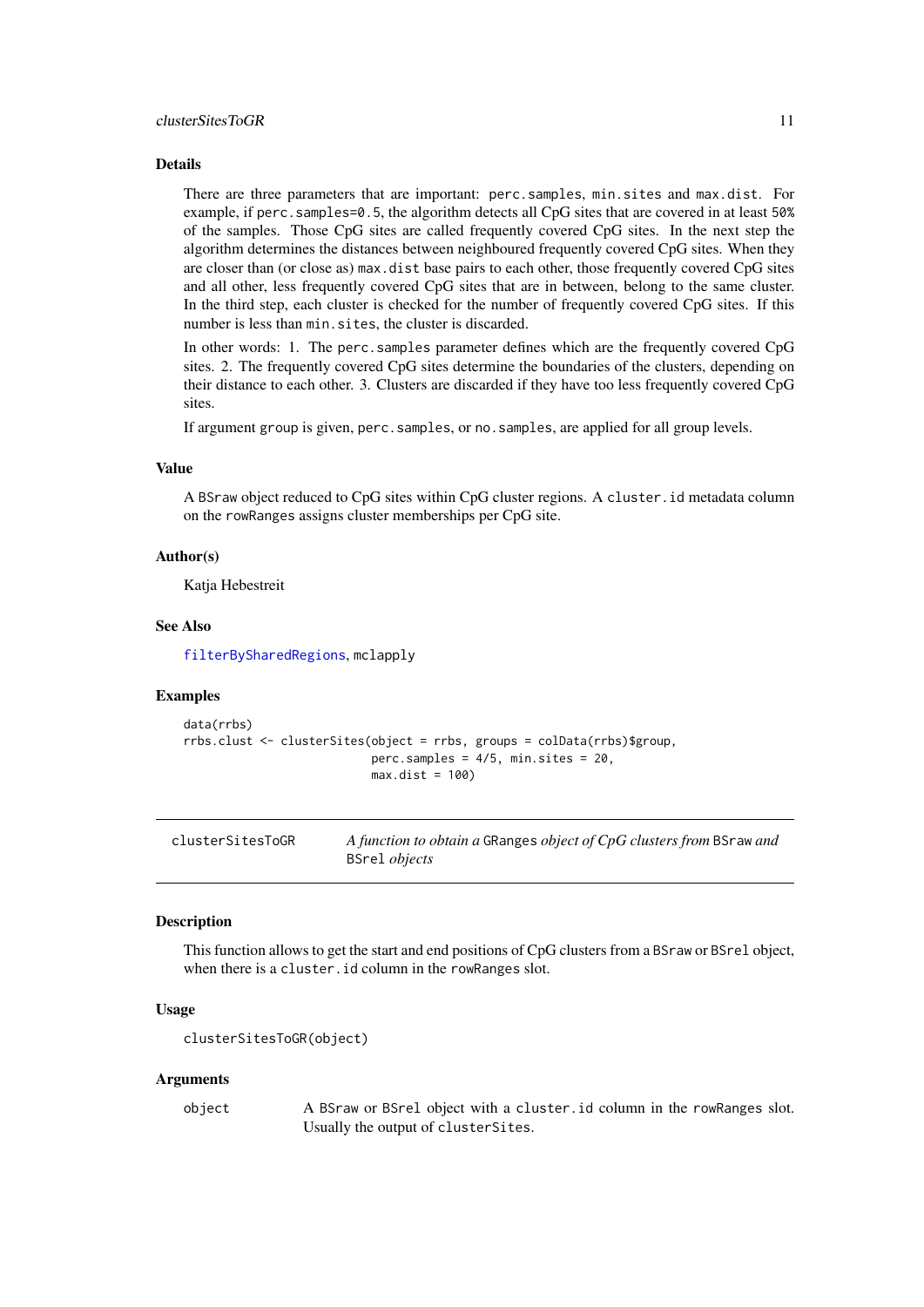# Value

An object of class GRanges is returned.

# Author(s)

Katja Hebestreit

# See Also

[clusterSites](#page-9-1)

# Examples

```
data(rrbs)
rrbs.clustered <- clusterSites(rrbs)
```

```
clusterSitesToGR(rrbs.clustered)
```
compareTwoSamples *Detects DMRs by comparing two samples*

# Description

Determines the differences of (smoothed) methylation levels between two samples and aggregates the sites surpassing a minimum difference to DMRs.

#### Usage

```
compareTwoSamples(object, sample1, sample2, minDiff, max.dist)
```
#### Arguments

| object   | A BSrel.                                                                                                                                                                                                                          |
|----------|-----------------------------------------------------------------------------------------------------------------------------------------------------------------------------------------------------------------------------------|
| sample1  | A numeric or character specifying the first sample to be used.                                                                                                                                                                    |
| sample2  | A numeric or character specifying the second sample to be used.                                                                                                                                                                   |
| minDiff  | A numeric greater than 0 and smaller or equal to 1.                                                                                                                                                                               |
| max.dist | Numeric. The maximum distance between two CpG sites (or grid points) with<br>absolute methylation differences greater or equal than minDiff in a DMR. If<br>grid points are used: should be the same as grid.dist in predictMeth. |

# Details

This function determines the differences between the methylation levels of sample1 and sample2 for each site. Successive sites with methylation differences smaller or equal to minDiff are summarized.

# Value

A GRanges object.

<span id="page-11-0"></span>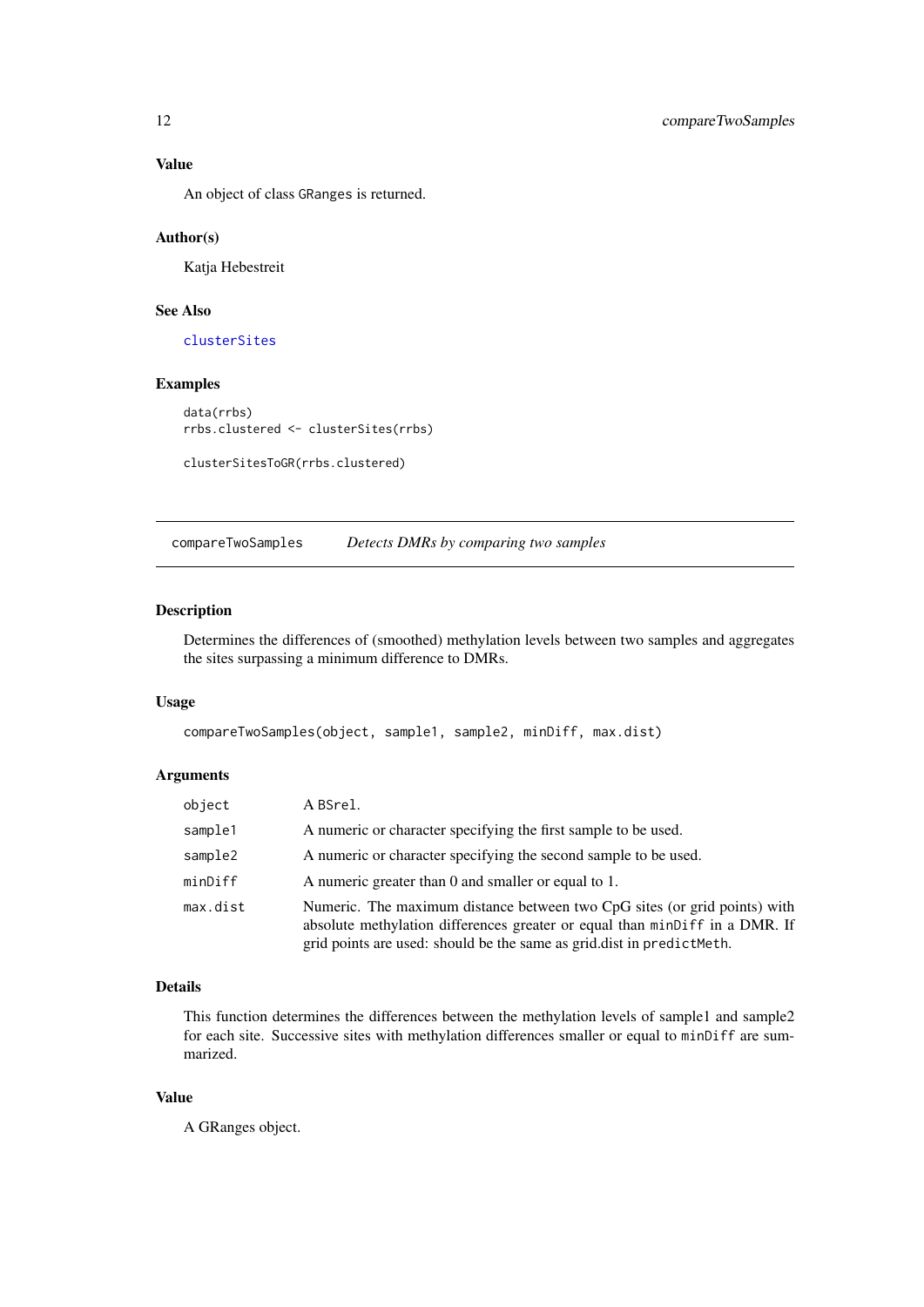#### <span id="page-12-0"></span>covBoxplots 13

## Author(s)

Katja Hebestreit

# See Also

[predictMeth](#page-27-1)

# Examples

```
data(rrbs)
rrbs \leq rrbs[, c(1,6)]
CpG.clusters <- clusterSites(object = rrbs, perc.samples = 1,
                            min.sites = 20, max.dist = 100)
predictedMeth <- predictMeth(object = CpG.clusters)
DMRs <- compareTwoSamples(predictedMeth, sample1 = 1, sample2 = 2,
                          minDiff = 0.3, max.dist = 100
```
covBoxplots *Creates boxplots of coverages per sample*

# Description

A boxplot per sample is plotted for the coverages of CpG-sites. It is constrained to CpG-sites which are covered in the respective sample (coverage != 0 and not NA).

# Usage

```
R
covBoxplots(object, ...)
```
# Arguments

| object   | A BSraw.                                                   |
|----------|------------------------------------------------------------|
| $\cdots$ | Other graphical parameters passed to the boxplot function. |

# Author(s)

Katja Hebestreit

# See Also

boxplot

# Examples

data(rrbs) covBoxplots(rrbs)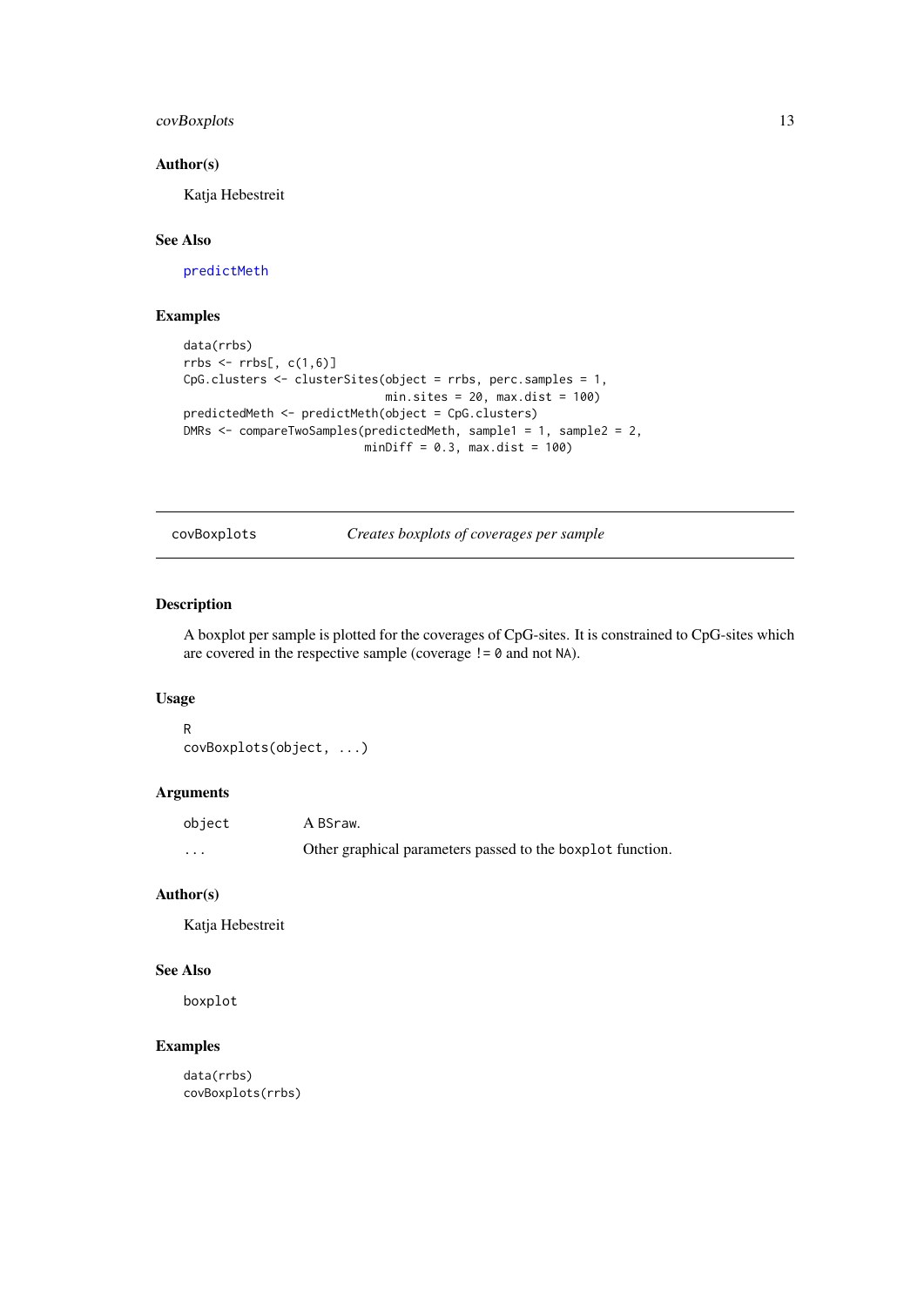<span id="page-13-0"></span>

This function produces information per samples about 1.) the covered CpG-sites 2.) the median of their coverages.

# Usage

```
covStatistics(object)
```
# Arguments

object A BiSeq object.

# Author(s)

Katja Hebestreit

# Examples

data(rrbs) covStatistics(rrbs)

# DMRs *The output of* findDMRs

# Description

Please see the package vignette for description.

#### Usage

data(DMRs)

# Format

A GRanges of the chromosomes, start and end positions of the detected DMRs together with information (in the metadata columns) on DMRs: median.p, codemedian.meth.group1, codemedian.meth.group2, median.meth.diff.

# Examples

data(DMRs) head(DMRs)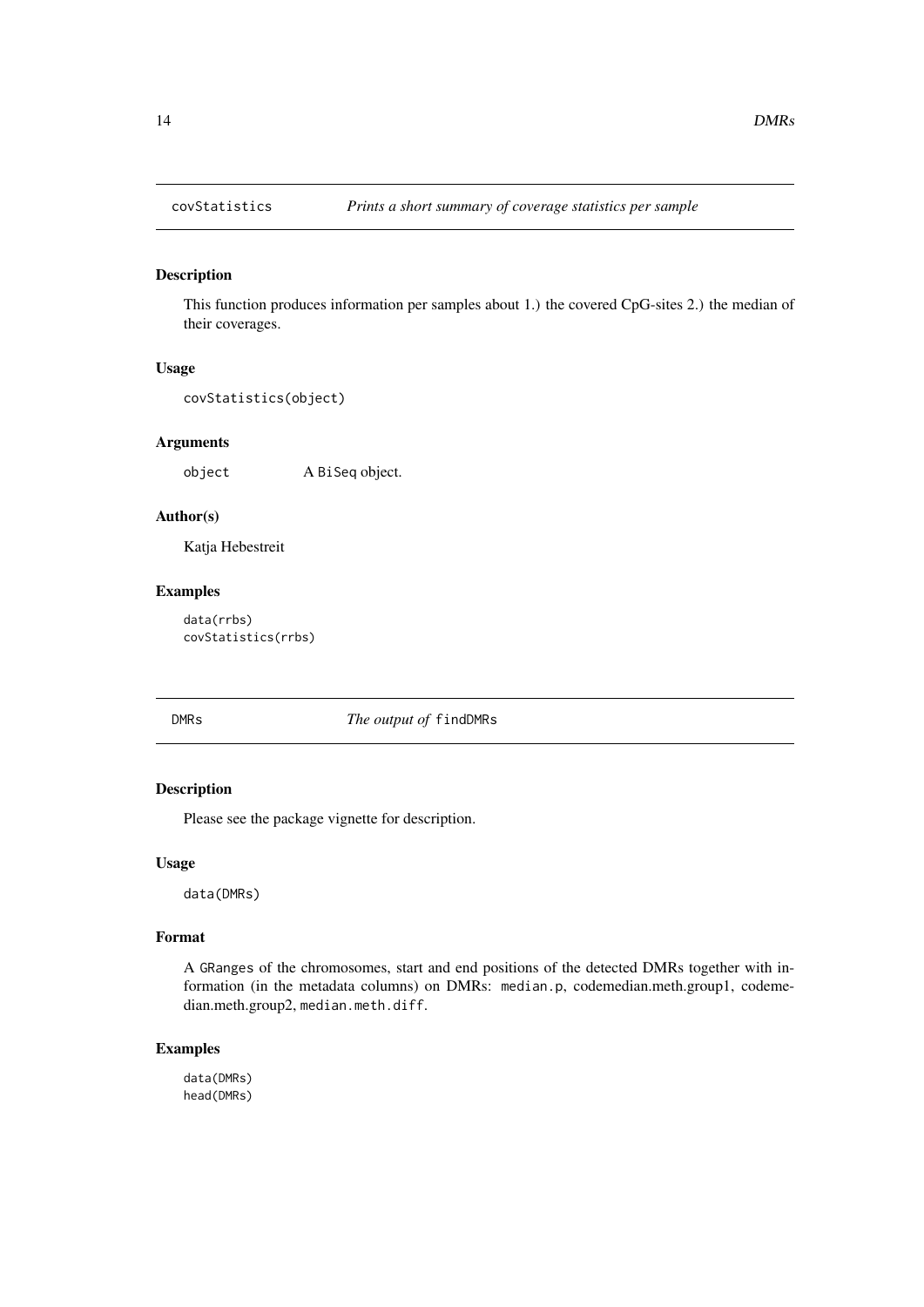<span id="page-14-1"></span><span id="page-14-0"></span>

For each location the correlation of this location's z-score to  $\overline{Z}$  of its CpG cluster is estimated.

# Usage

estLocCor(vario.sm)

# Arguments

vario.sm Output of smoothVariogram.

# Value

# A list:

| variogram                   | A variogram matrix, usually created by smooth Variogram beforehand.    |
|-----------------------------|------------------------------------------------------------------------|
| pValsList                   | A list of the test results per CpG cluster.                            |
|                             | sigma.cluster The standard deviations of z-scores within each cluster. |
| Z.cluster<br>length.cluster | The arithmetic means of the z-scores for each cluster.                 |
|                             | The widths (number of pase pairs) of each cluster.                     |

# Author(s)

Katja Hebestreit

# References

Yoav Benjamini and Ruth Heller (2007): False Discovery Rates for Spatial Signals. American Statistical Association, 102 (480): 1272-81.

# See Also

[makeVariogram](#page-21-1), [smoothVariogram](#page-31-1)

# Examples

```
data(betaResultsNull)
```
vario <- makeVariogram(betaResultsNull) vario.sm <- smoothVariogram(vario, sill = 1)

locCor <- estLocCor(vario.sm)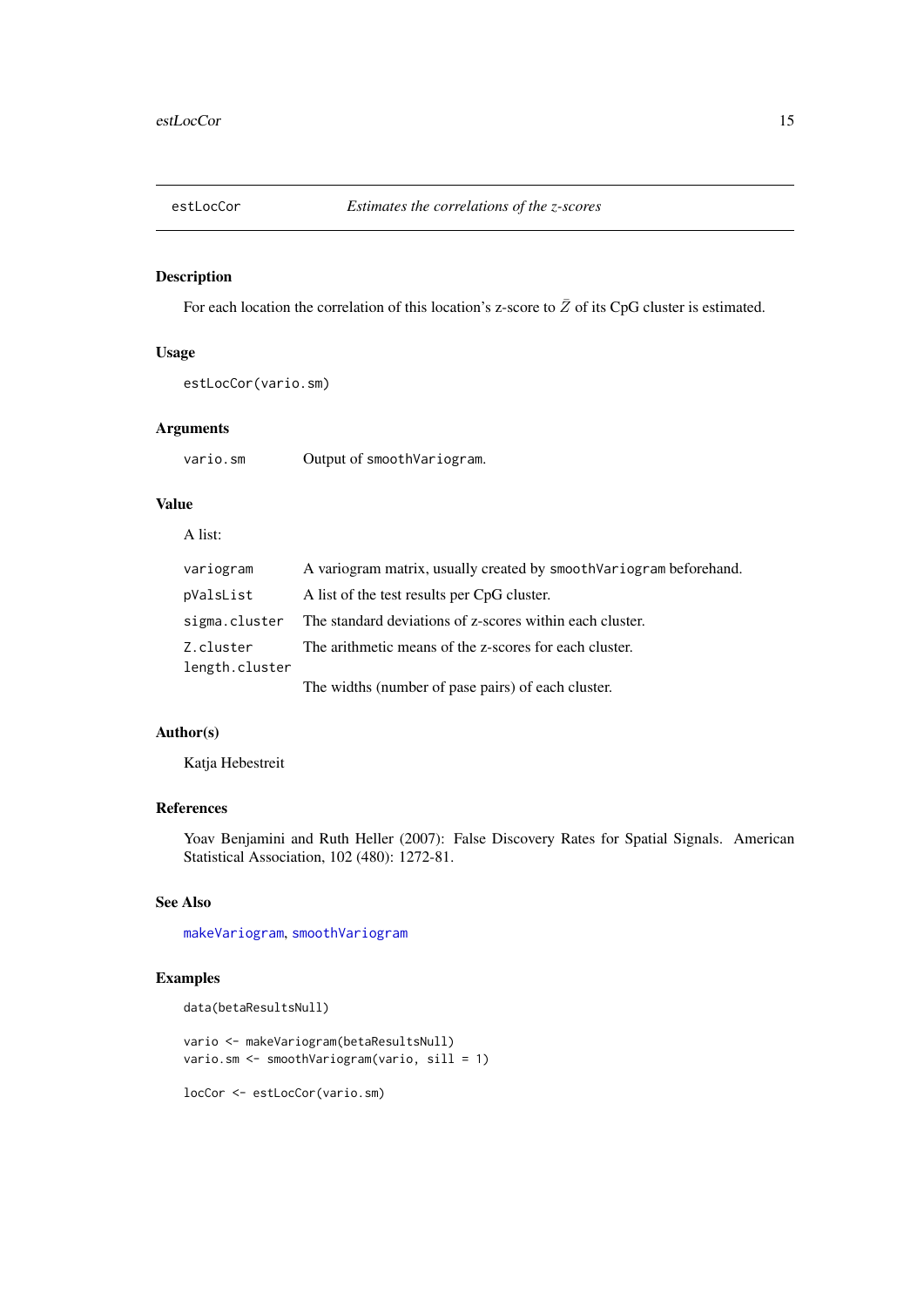<span id="page-15-1"></span><span id="page-15-0"></span>

This method reduces a BSraw object to its regions (or single CpGs) with a minimum number of reads.

#### Usage

filterByCov(object, minCov, global)

# Arguments

| object | A BSraw.                                                                                                                                                                                                                                                                                                                                                                                                                                                                                                             |
|--------|----------------------------------------------------------------------------------------------------------------------------------------------------------------------------------------------------------------------------------------------------------------------------------------------------------------------------------------------------------------------------------------------------------------------------------------------------------------------------------------------------------------------|
| minCov | Minimum number of reads overlapping the CpG sites.                                                                                                                                                                                                                                                                                                                                                                                                                                                                   |
| global | A logical indicating whether the regions should achieve the minimum coverage<br>in each sample. If global = TRUE the filtered object will consist of the regions<br>achieving the minimum coverage in all samples. If global = FALSE (default)<br>this function filters the regions for each sample separately, irrespectively of the<br>coverages in other samples. totalReads and methReads are set to zero, if the<br>minimum coverage is not obtained. Regions covered too sparse in all samples<br>are dropped. |

# Value

A BSraw object containing the CpGs or regions achieving the minimum coverage in all (if global=TRUE) or at least one (if global=FALSE) samples.

# Author(s)

Katja Hebestreit

# See Also

[filterBySharedRegions](#page-16-1)

```
data(rrbs)
rrbs.reduced <- filterByCov(object=rrbs, minCov=10, global=TRUE)
```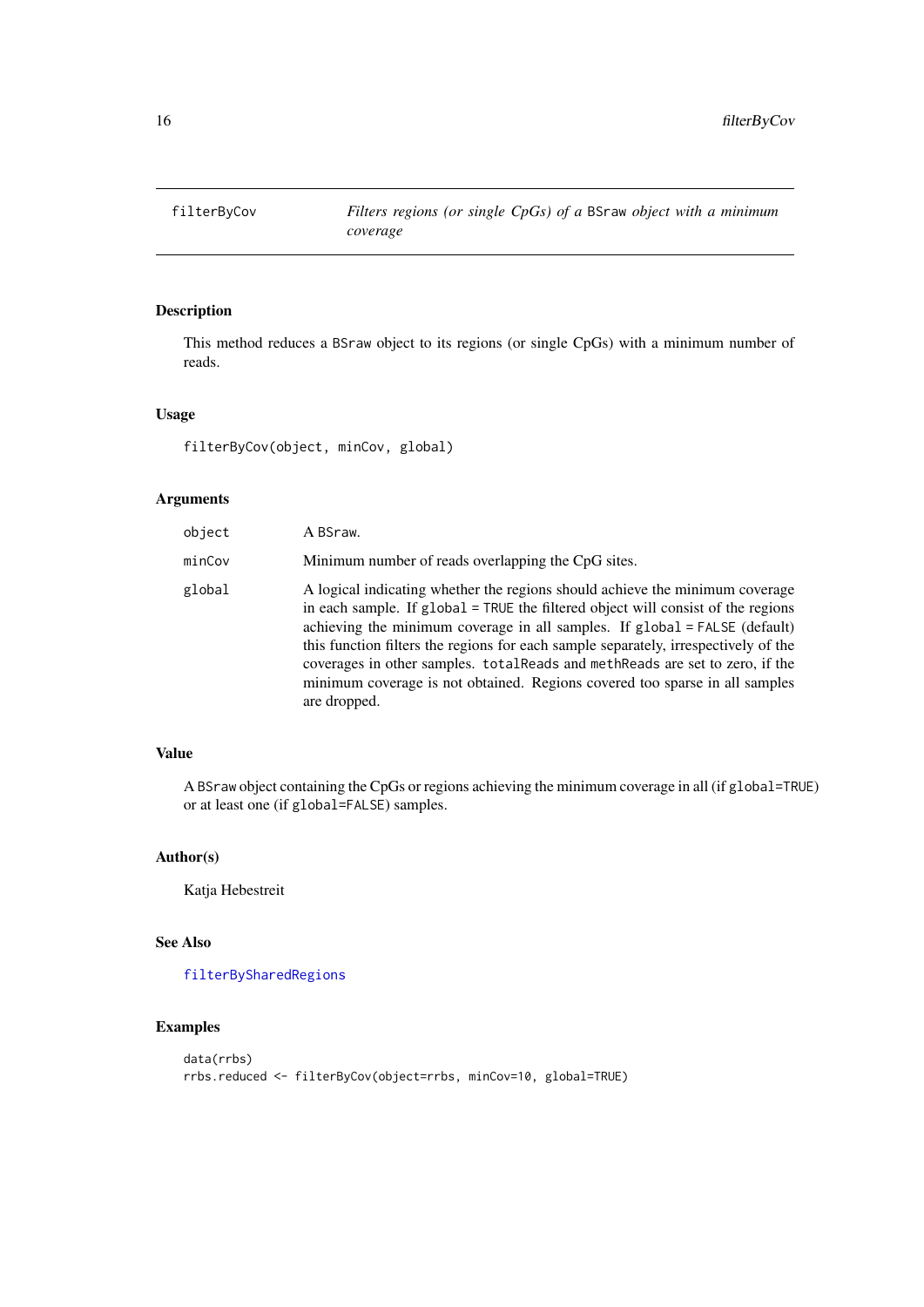<span id="page-16-1"></span><span id="page-16-0"></span>filterBySharedRegions *Reduces a* BSraw *or* BSrel *object to regions (or single CpGs) shared by a fraction of samples*

# Description

This method determines the regions which are covered in a given fraction of samples and reduces the BSraw or BSrel object to these regions.

# Usage

filterBySharedRegions(object, groups, perc.samples, no.samples, minCov)

#### Arguments

| object       | A BSraw or BSrel object.                                                                                              |
|--------------|-----------------------------------------------------------------------------------------------------------------------|
| groups       | <b>OPTIONAL.</b> A factor specifying two or more groups within the given object.<br>See Details.                      |
| perc.samples | A numeric vector with elements between 0 and 1 of length 1 or of the same<br>length as levels in group. Default is 1. |
| no.samples   | Alternative to perc. samples. An integer vector of length 1 or of the same<br>length as levels in group.              |
| minCov       | A numeric: If object is a BSraw object the minimum coverage may be set.<br>Default is 1.                              |

# Details

If argument group is given perc.samples or no.samples are applied for all group levels.

# Value

An object of the same class as object storing methylation information solely for regions or single CpGs covered in at least round(perc.samples\*ncol(object)) samples, if perc.samples is given. Alternatively, the number of samples can be given directly by using no.samples.

# Author(s)

Katja Hebestreit

### See Also

# [filterByCov](#page-15-1)

```
data(rrbs)
rrbs.reduced <- filterBySharedRegions(object = rrbs, perc.samples = 1)
# Or filter CpG sites where at least 50% of cancer and 50% of normal samples have coverage:
rrbs.reduced <- filterBySharedRegions(object=rrbs, groups = colData(rrbs)$group,
                                      perc.samples = 0.5)
```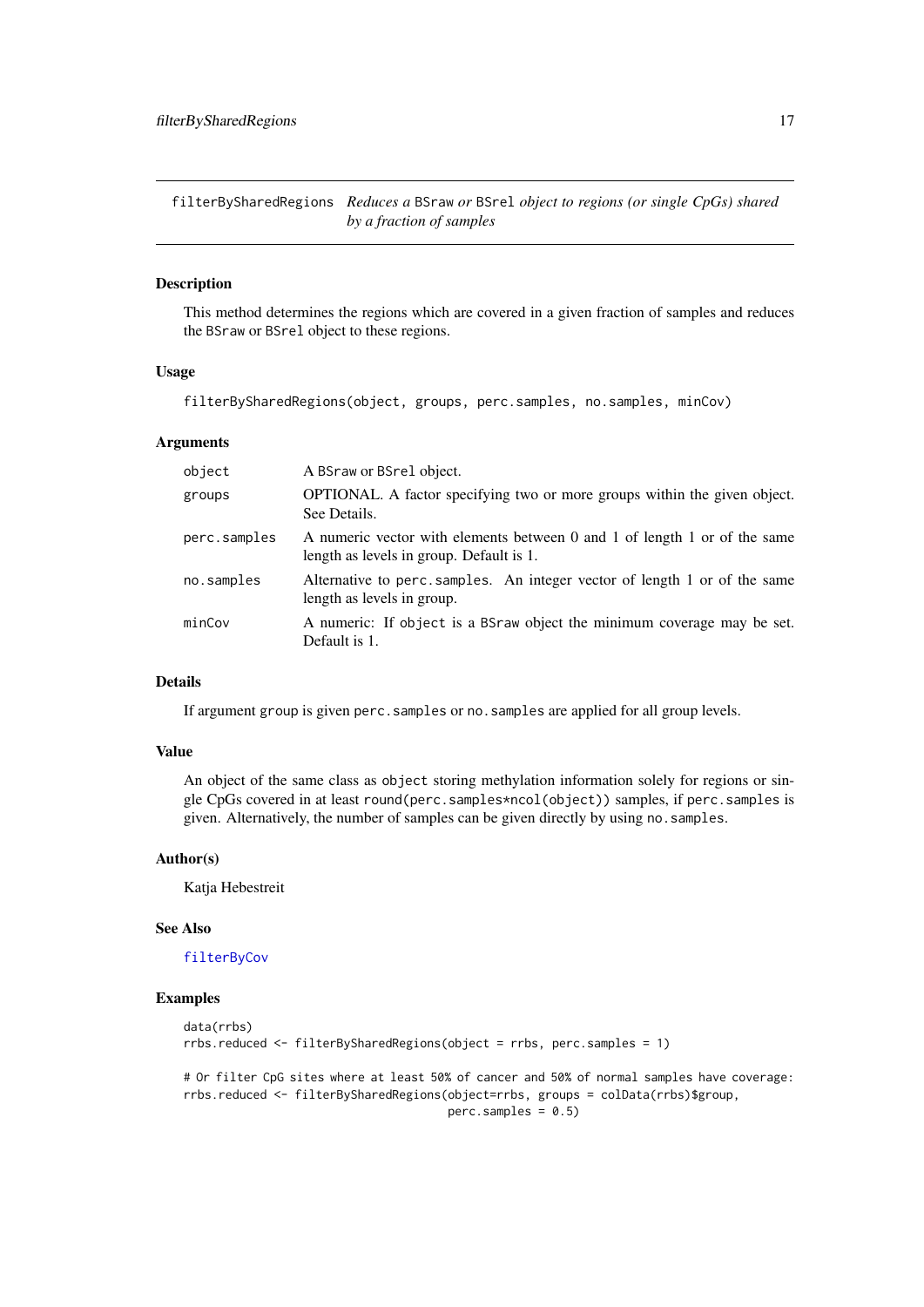<span id="page-17-0"></span>

This function aggregates CpG sites to DMRs on the basis of their P values.

#### Usage

findDMRs(test.out, alpha, max.dist, diff.dir)

### Arguments

| test.out | An object returned by betaRegression.                                                                                                                                                                                    |
|----------|--------------------------------------------------------------------------------------------------------------------------------------------------------------------------------------------------------------------------|
| alpha    | OPTIONAL. A DMR contains CpG sites with P values smaller or equal than<br>alpha.                                                                                                                                         |
| max.dist | Numeric. The maximum distance between two P values smaller than alpha in a<br>DMR. Should be the same as grid. dist in predict Meth.                                                                                     |
| diff.dir | Logical. Should DMRs be seperated if the direction of methylation differences<br>changes? If TRUE (default), than resulting DMRs will consist of sites which are<br>all hypomethylated, or hypermethylated respectively. |

# Value

A GRanges object storing the start and end positions of the DMRs with information in metadata columns:

```
median.p median of P values
median.meth.group1
                median of modeled methylation level of group1.
median.meth.group1
                median of modeled methylation level of group2.
median.meth.diff
```
median of difference of modeled methylation levels of group1 and group2.

# Author(s)

Katja Hebestreit

# See Also

[predictMeth](#page-27-1), [betaRegression](#page-2-1)

```
## Variogram under Null hypothesis (for resampled data):
data(vario)
plot(vario$variogram$v)
```

```
vario.sm <- smoothVariogram(vario, sill=0.9)
```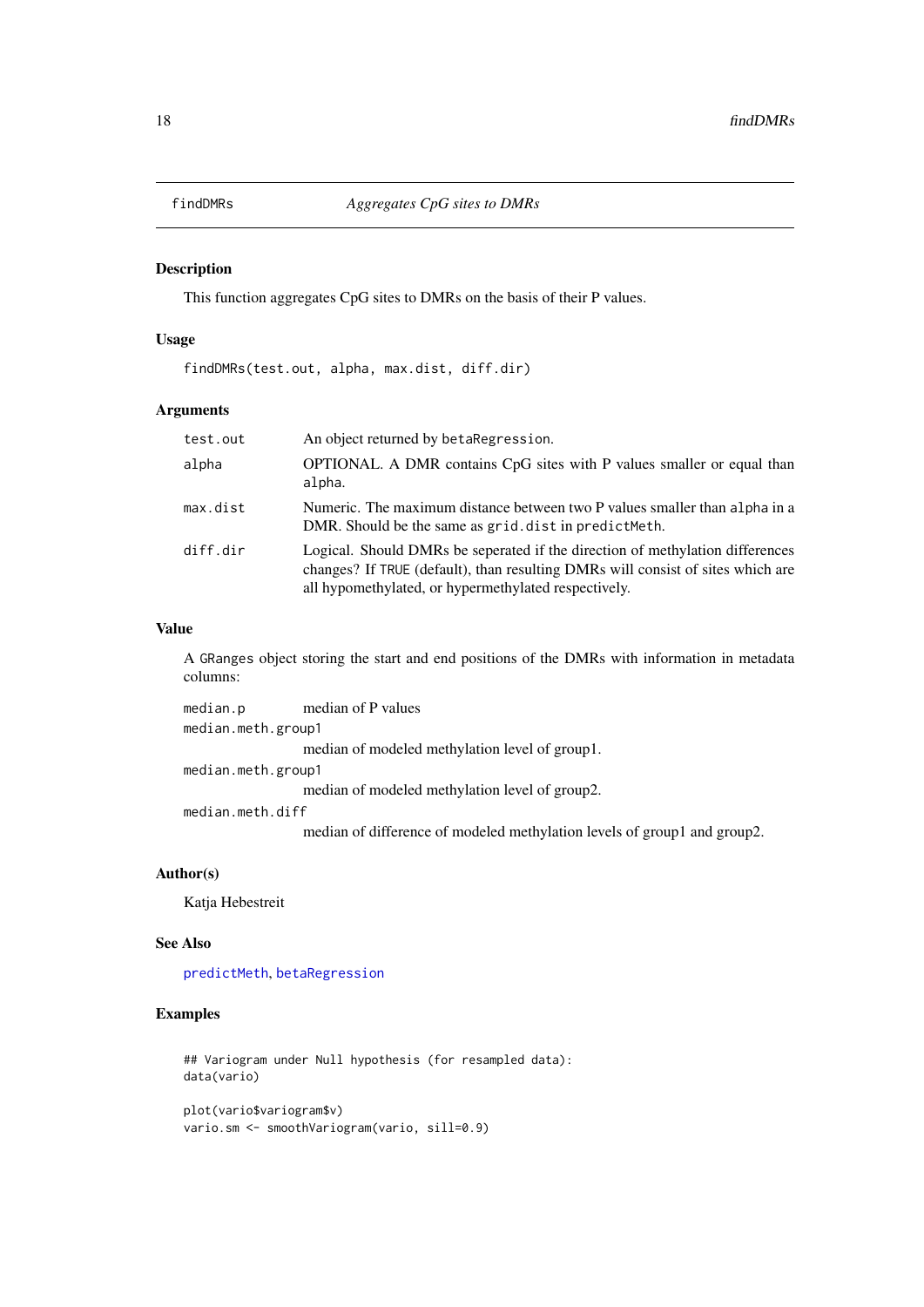#### <span id="page-18-0"></span>globalTest 19

```
# auxiliary object to get the pValsList for the test
# results of interest:
data(betaResults)
vario.aux <- makeVariogram(betaResults, make.variogram=FALSE)
# Replace the pValsList slot:
vario.sm$pValsList <- vario.aux$pValsList
## vario.sm contains the smoothed variogram under the Null hypothesis as
## well as the p Values that the group has an effect on DNA methylation.
locCor <- estLocCor(vario.sm)
clusters.rej <- testClusters(locCor, FDR.cluster = 0.1)
clusters.trimmed <- trimClusters(clusters.rej, FDR.loc = 0.05)
DMRs <- findDMRs(clusters.trimmed, max.dist=100, diff.dir=TRUE)
```
globalTest *Test whether at least one CpG is differentially methylated in a given genomic region*

# Description

This method is a wrapper for conveniently invoking the globaltest method gt on a [BSrel-class](#page-8-1) object. The globaltest can be applied to test against a high dimensional alternative in various regression models. E.g., it can be used to test whether at least one CpG is differentially methylated between two groups.

#### Usage

```
globalTest(response, alternative, ...)
```
#### Arguments

| response    | The response vector of the regression model. May be supplied as a vector or as<br>a formula object. In the latter case, the right hand side of response defines the<br>null hypothesis. The default null hypopthesis is $\sim$ 1, i.e. only an intercept.                                                    |
|-------------|--------------------------------------------------------------------------------------------------------------------------------------------------------------------------------------------------------------------------------------------------------------------------------------------------------------|
| alternative | An object of BSrel-class defining the alternative. The CpGs are used as ex-<br>planatory variable in the alternative regression model. The null hypothesis is<br>that the coefficients of all CpGs are zero. If response is given as formula,<br>colData(alternative) is used to obtain the respective data. |
| $\ddots$ .  | Other arguments passed to the gt method. The argument subsets can be given<br>as GRanges-class object. Then, the globaltest is applied for each region using<br>only the CpGs lying within the respective region. This is useful for, e.g., testing<br>all promoter regions within function call.            |

# Details

For details see the documentation of the [gt](#page-0-0) method in package globaltest.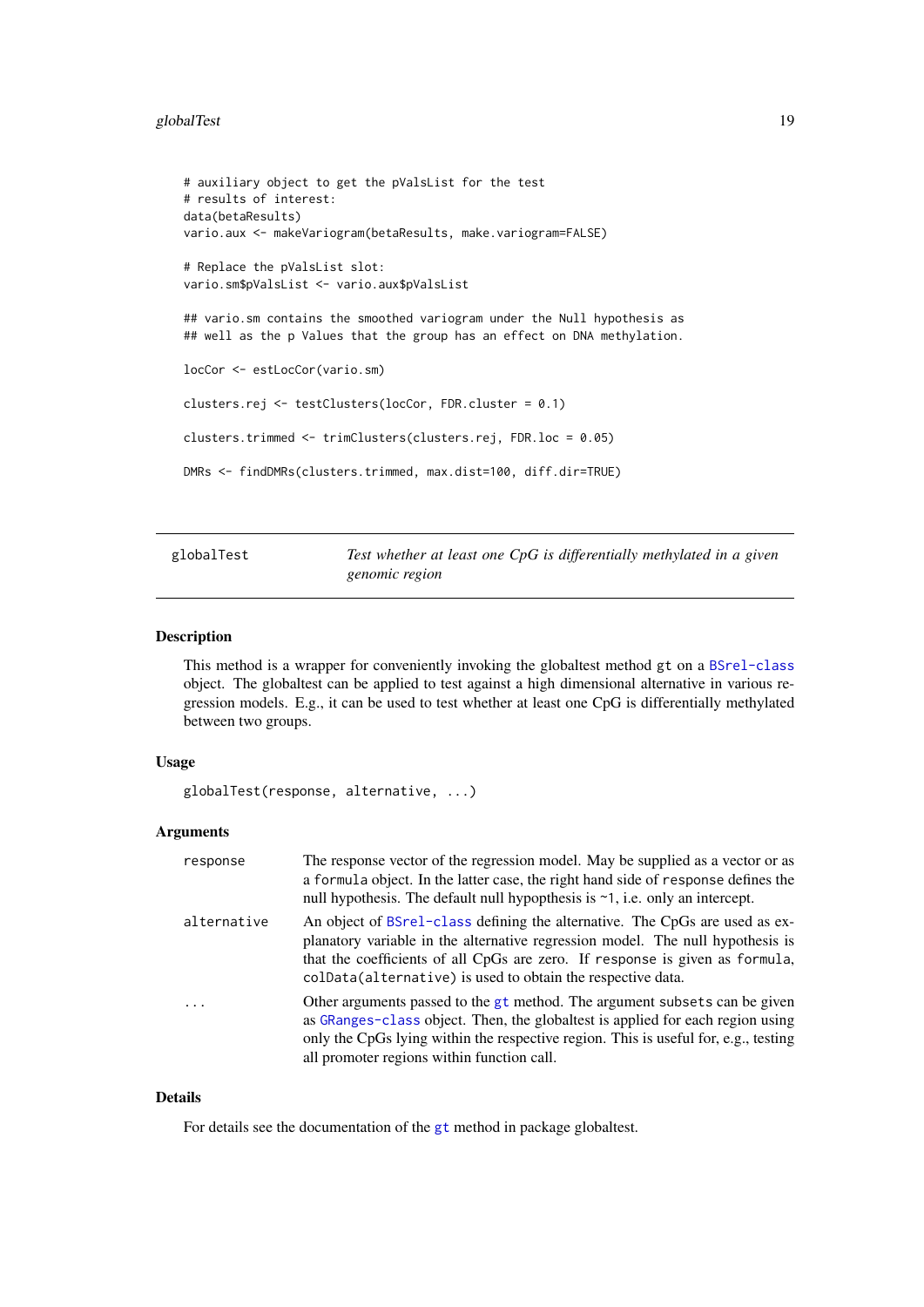#### <span id="page-19-0"></span>Value

The function returns an object of class gt.object. Several operations and diagnostic plots for this class are provided by the globaltest package.

#### Author(s)

Hans-Ulrich Klein

#### References

Goeman, J. J., van de Geer, S. A., and van Houwelingen, J. C. (2006). Testing against a highdimensional alternative. Journal of the Royal Statistical Society Series B- Statistical Methodology, 68(3):477-493.

# See Also

link{gt}, link{BSrel}

#### Examples

```
data(rrbs)
rrbs <- rawToRel(rrbs)
regions <- GRanges(IRanges(start=c(850000, 1920000, 500), end=c(879000, 1980000, 600)),
                   seqnames=c("chr1", "chr2", "chr3"))
globalTest(group~1, rrbs)
globalTest(group~1, rrbs, subsets=regions)
```
<span id="page-19-1"></span>limitCov *Limits the coverage of a* BSraw *object*

#### Description

Number of methylated and unmethylated reads of a CpG site with coverage above maxCov are reduced such that the methylation level remains unchanged.

#### Usage

limitCov(object, maxCov)

#### Arguments

| object | A BSraw.                                                                |
|--------|-------------------------------------------------------------------------|
| maxCov | The maximum number of reads a CpG should have. All coverages above this |
|        | threshold are limited. (Default is 50)                                  |

# Details

This function might be useful prior to the use of predictMeth to limit the weights of CpGs with extremly high coverages. See binomLikelihoodSmooth for details.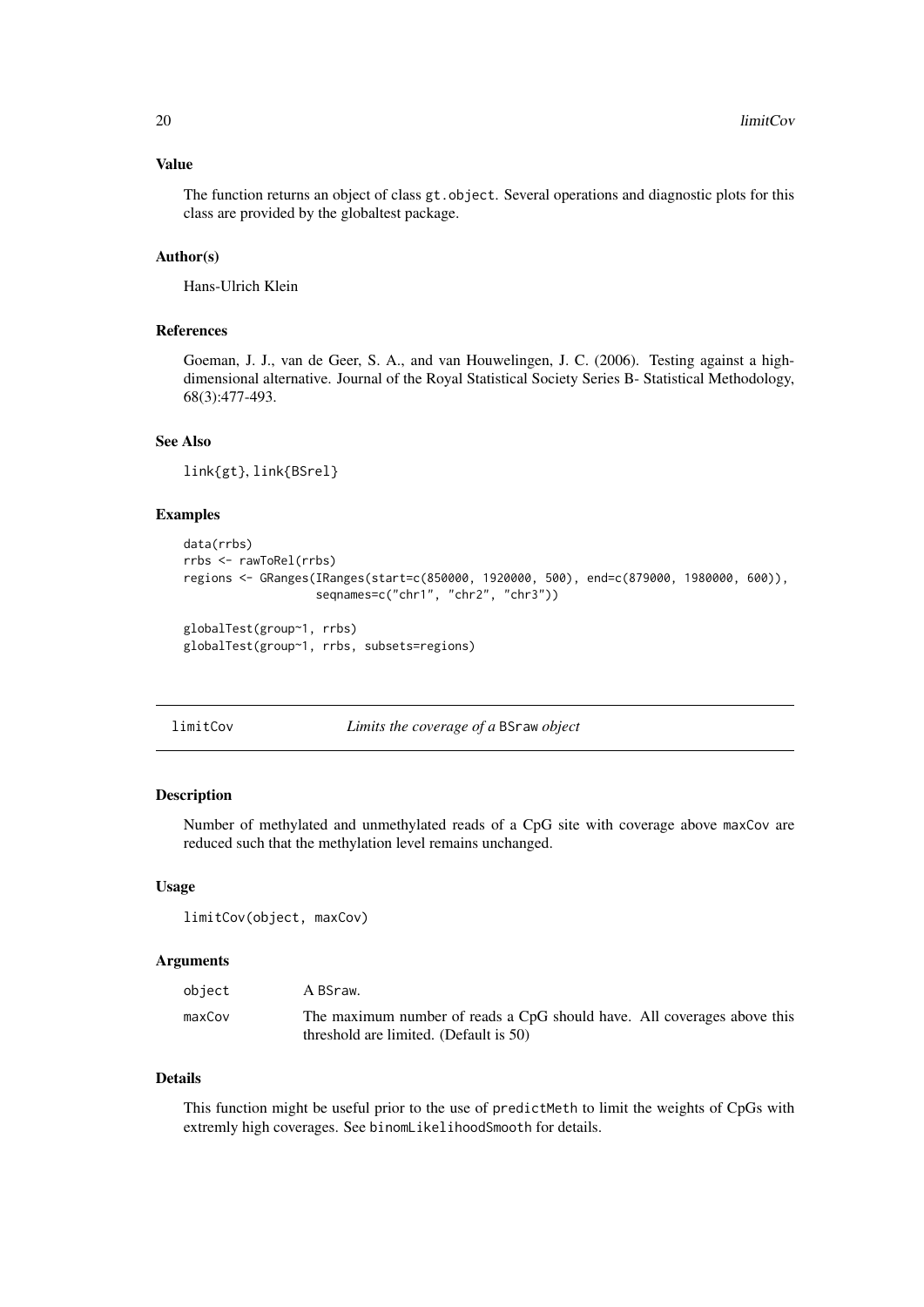<span id="page-20-0"></span>logisticRegression 21

# Value

A BSraw object.

#### Author(s)

Katja Hebestreit

#### See Also

[predictMeth](#page-27-1), [binomLikelihoodSmooth](#page-5-1)

#### Examples

data(rrbs)

```
rrbs.clust.unlim <- clusterSites(object = rrbs,
                                 groups = colData(rrbs)$group,
                                 perc.samples = 4/5,
                                 min.sites = 20, max.dist = 100)
covBoxplots(rrbs.clust.unlim)
```

```
# 90% quantile of coverage is 39x
quantile(totalReads(rrbs.clust.unlim)[totalReads(rrbs.clust.unlim)>0],
0.9)
```

```
rrbs.clust.lim <- limitCov(rrbs.clust.unlim, maxCov = 39)
covBoxplots(rrbs.clust.lim)
```
logisticRegression *Estimates and tests a group factor*

# Description

It is used to fit a linear model on the log odds of each (smoothed) methylation level. The first independent variable in formula is tested to be unequal to zero.

#### Usage

logisticRegression(formula, link, object, mc.cores)

# Arguments

| formula  | An object of class formula. For the first independent variable the p-value and<br>the effect on methylation is returned. |
|----------|--------------------------------------------------------------------------------------------------------------------------|
| link     | A character specifying the link function. Currently, "logit", "probit", "cloglog",<br>"log", "loglog" are supported.     |
| object   | A BSrel object.                                                                                                          |
| mc.cores | Passed to mclapply.                                                                                                      |

# Value

A data.frame containing the position, chromosome, P value, estimated methylation level in group 1 and group 2 and methylation difference of group 1 and group 2.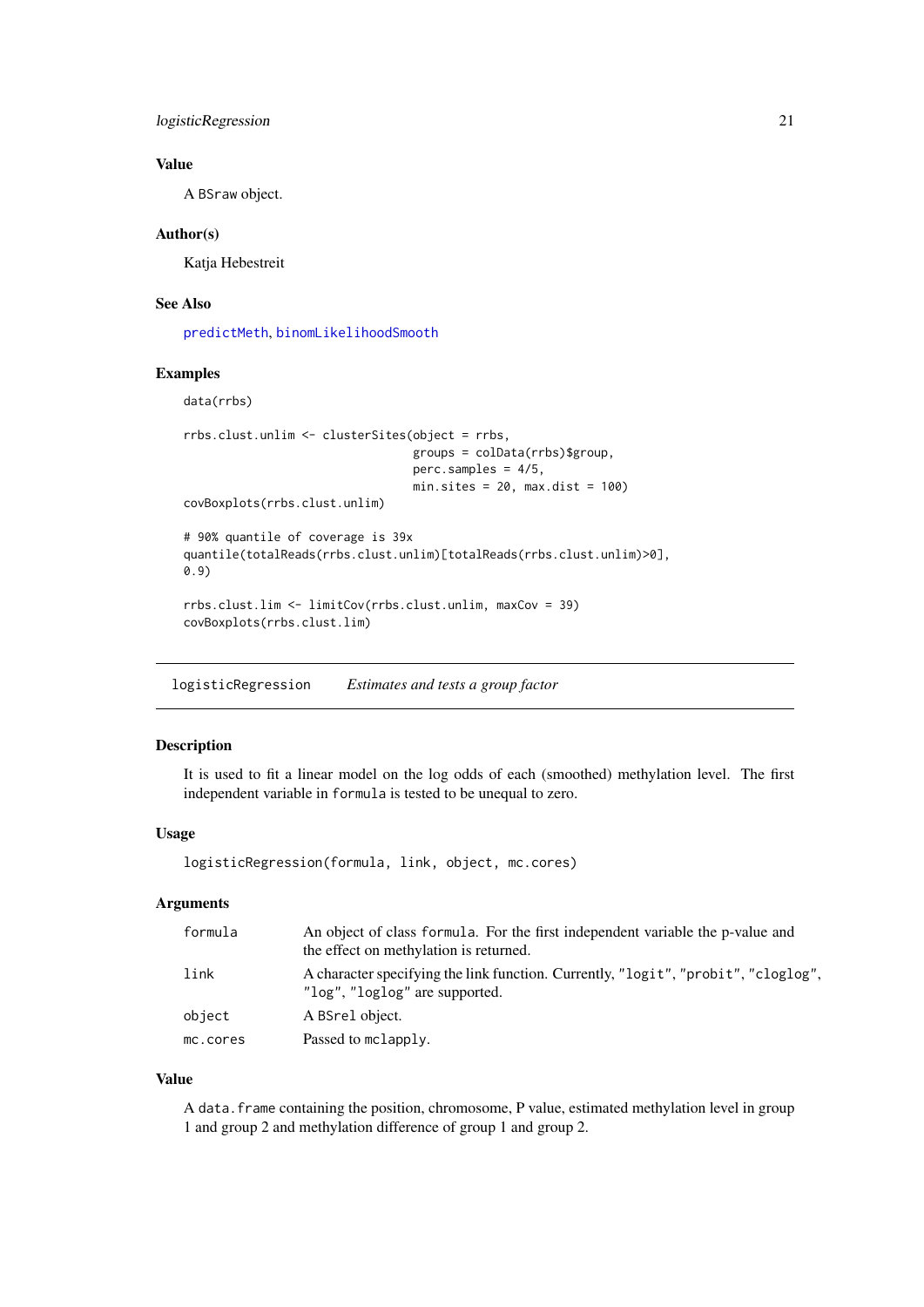#### Author(s)

Katja Hebestreit

#### See Also

mclapply, glm

# Examples

data(predictedMeth)

```
logisticResults <- logisticRegression(formula = ~group, link = "logit",
                                      object = predictedMeth)
```
<span id="page-21-1"></span>makeVariogram *Variogram estimator.*

# Description

A function which estimates the variogram of the z-scores in the given data frame.

#### Usage

makeVariogram(test.out, make.variogram, sample.clusters, max.dist)

# Arguments

| test.out        | A data. frame. Usually the output of betaRegression. Must contain columns<br>chr, pos, p.val and cluster.id.                                                                                                                                                                                                                                                            |
|-----------------|-------------------------------------------------------------------------------------------------------------------------------------------------------------------------------------------------------------------------------------------------------------------------------------------------------------------------------------------------------------------------|
|                 | make.variogram Alogical. Default is TRUE.                                                                                                                                                                                                                                                                                                                               |
| sample.clusters |                                                                                                                                                                                                                                                                                                                                                                         |
|                 | Can speed up variogram estimation significantly. Default is NULL, and all data<br>is used to estimate the variogram. If set to numeric, the variogram will be<br>estimated on the basis of the data of randomly selected sample. clusters only.<br>Especially useful if there are many clusters.                                                                        |
| max.dist        | Can speed up variogram estimation significantly. The variogram is estimated<br>for distances until this threshold. Default is 500 base pairs, since the variogram<br>usually does not change for distances larger than 100 base pairs, because methy-<br>lation of CpG sites further away are not correlated anymore. Especially useful<br>if there are large clusters. |

# Details

.

For each CpG site the z-score is determined by qnorm(1 - P value). The variogram of the z-scores of locations  $k$  and  $l$  within one cluster is estimated robustly by

 $2\hat{\gamma}(h) = [median(Z_k - Z_l)^2 : (s_k, s_l) \in N(h)] / .455$ 

<span id="page-21-0"></span>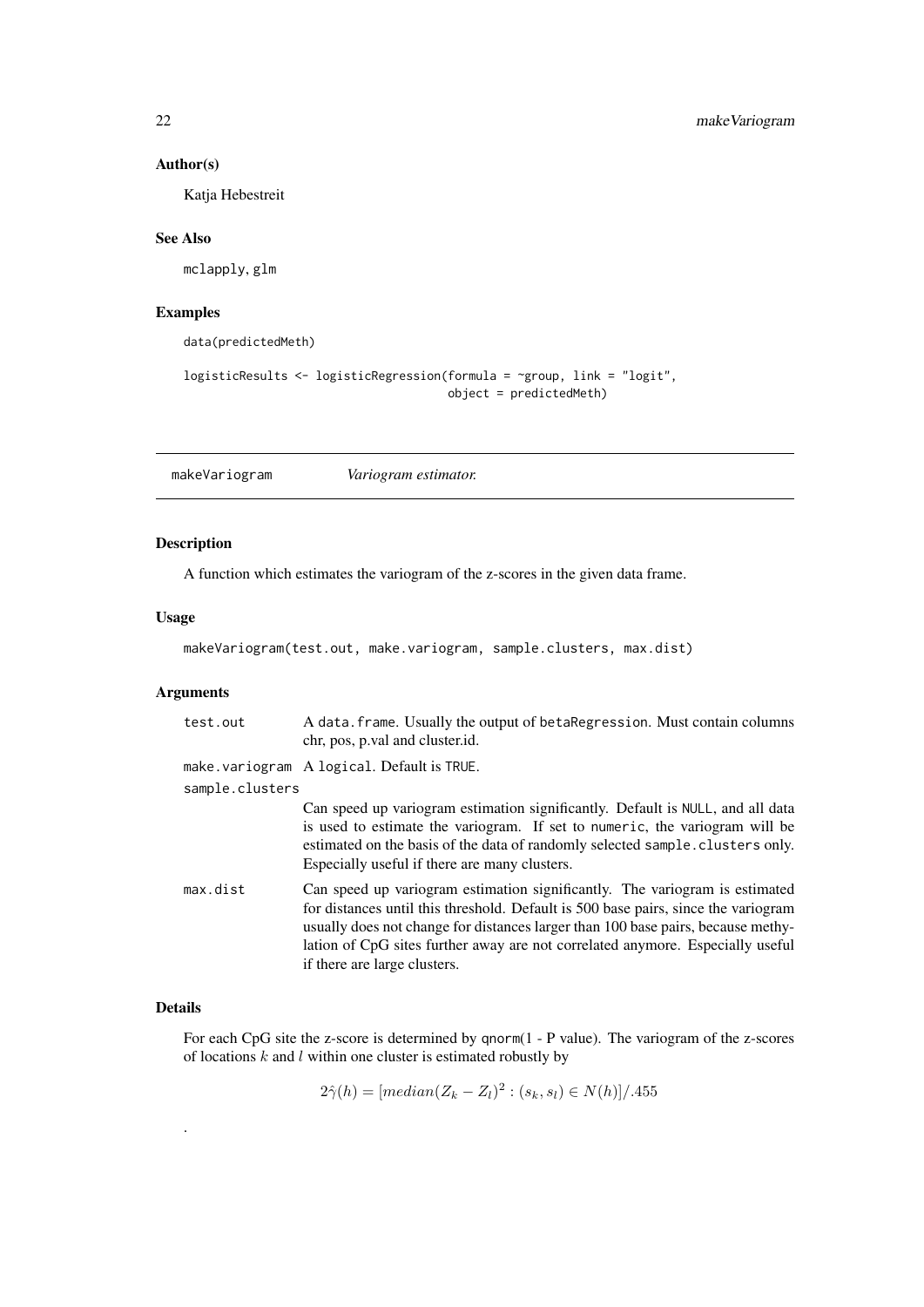#### <span id="page-22-0"></span>plotBindingSites 23

# Value

A list:

| variogram | A list of two: A matrix, called v with columns h and v, and a numeric, called<br>h.est. v comprises the data that was used to estimate the variogram. h.est<br>comprises the distances seen in the data. If sample.clusters=NULL, h.est is<br>identical to $v$ \$h. |
|-----------|---------------------------------------------------------------------------------------------------------------------------------------------------------------------------------------------------------------------------------------------------------------------|
| pValsList | A list of data frames. Each data frame corresponds to a CpG cluster and<br>contains same information as test, out plus the columns z, score and pos, new<br>(position corresponding to the respective CpG cluster).                                                 |

# Author(s)

Katja Hebestreit

### References

Yoav Benjamini and Ruth Heller (2007): False Discovery Rates for Spatial Signals. American Statistical Association, 102 (480): 1272-81.

# See Also

[betaRegression](#page-2-1)

#### Examples

data(betaResults)

vario <- makeVariogram(betaResults)

plot(vario\$variogram\$v)

plotBindingSites *Plots the mean methylation of given regions*

# Description

plotBindingSites takes several genomic regions (e.g. protein binding sites), centers them such that the position 0 refers to the center of each region and finally calculates the mean methylation of all regions for each given sample. If several samples are given, the median of the samples' methylation values and optionally other quantiles are plotted.

# Usage

plotBindingSites(object, regions, width, groups, quantiles, bandwidth, ...)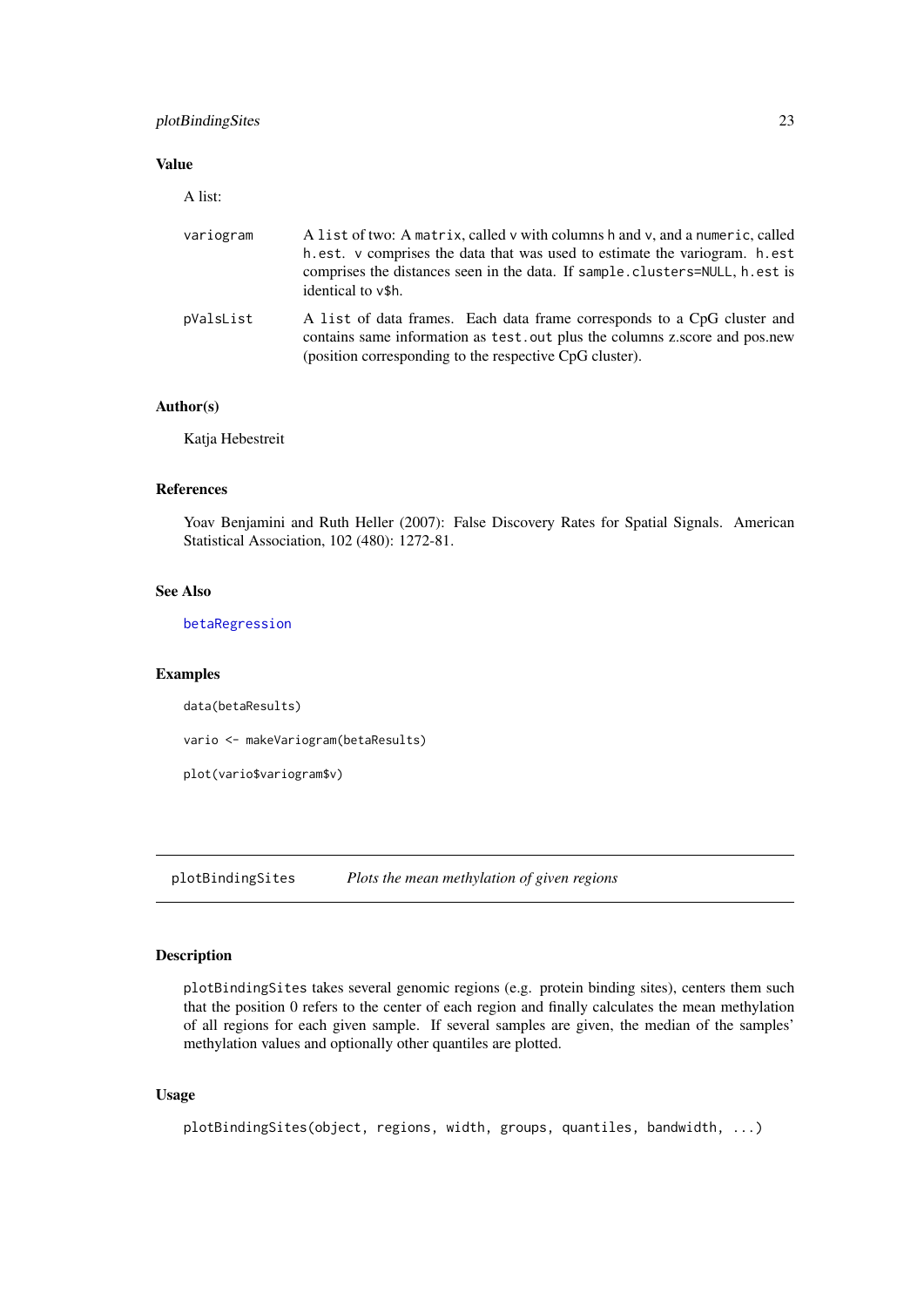# Arguments

| object    | An object of class BSraw or BSrel.                                                                                                         |
|-----------|--------------------------------------------------------------------------------------------------------------------------------------------|
| regions   | Regions given a GRanges object. The regions may have different widths.                                                                     |
| width     | The width of the genomic region that is plotted. Default value is the width of<br>the largest given region.                                |
| groups    | An optional factor defining two or more groups within the given object. The<br>mean methylation is than plotted for each group separately. |
| quantiles | Other quantiles to be plotted besides the median. Default are the 25% and the<br>75% quantiles.                                            |
| bandwidth | The bandwidth of the kernel smoother used for smoothing methylation values.<br>Default value is 1/8 width.                                 |
| $\cdots$  | Other graphical parameters passed to the plot function.                                                                                    |

# Details

First, all regions were expanded or shrinked to the given width by adding or removing base pairs symmetrically at both ends of the regions (not by scaling). A new coordinate system is centered at the middle of the equally sized regions. Next, the relative methylation values for each sample are averaged accross all regions. That means, if there are several CpGs from different regions lying the same position, the mean methylation value is calculated for that position. Then, the median of these methylation values across all samples is calculated. Optionally, other quantiles are calculated, too. The median of the methylation is then plotted for each position after smoothing using a gaussian kernel with the given bandwidth.

If the given regions correspond to binding sites of a certain protein, the plot can be used to discover whether the protein induces changes in the DNA methylation in the proximity of its binding sites.

# Author(s)

Hans-Ulrich Klein

# See Also

[BSraw-class](#page-6-1), [BSrel-class](#page-8-1)

```
data(rrbs)
data(promoters)
plotBindingSites(object=rrbs,
                 regions=promoters,
                 width=4000,
                 groups=colData(rrbs)$group)
```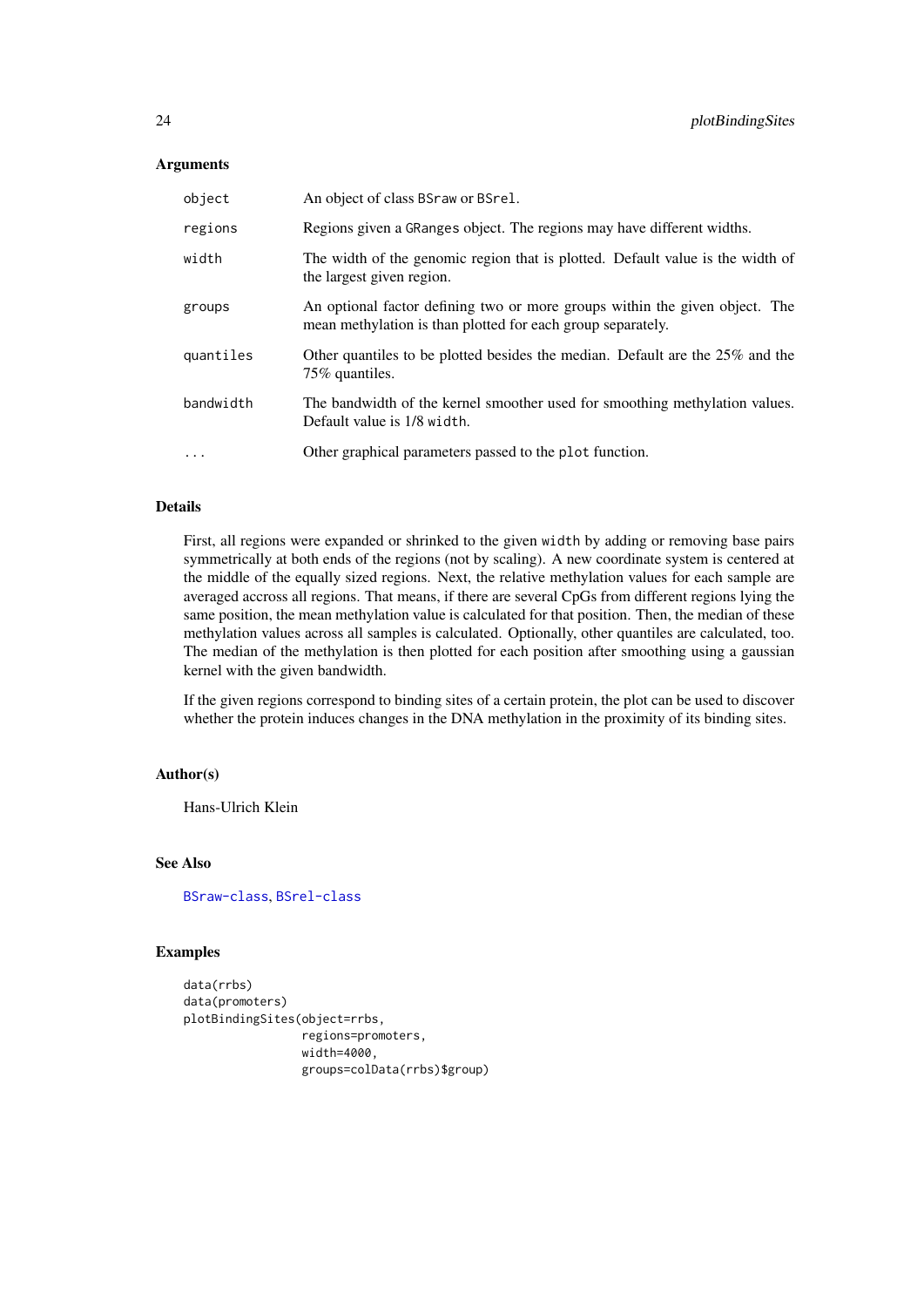<span id="page-24-1"></span><span id="page-24-0"></span>

This function plots the raw and the smoothed methylation data for one sample and a given region. The smoothed data is shown as a line (one line per CpG cluster) and the raw data is shown as points with color intensities proportional to the coverage.

# Usage

plotMeth(object.raw, object.rel, region, col.lines, lwd.lines, col.points, ...)

# Arguments

| object.raw | A BSraw with only one sample.                                                                 |
|------------|-----------------------------------------------------------------------------------------------|
| object.rel | A B S rel with only one sample.                                                               |
| region     | A GRanges of length one.                                                                      |
| col.lines  | <b>OPTIONAL.</b> The color for the line representing the smoothed methylation val-<br>ues.    |
| lwd.lines  | <b>OPTIONAL.</b> The line width for the line representing the smoothed methylation<br>values. |
| col.points | <b>OPTIONAL.</b> The color for the points representing the raw methylation levels.            |
| $\cdot$    | Other graphical parameters passed to the plot function.                                       |

# Author(s)

Katja Hebestreit

# See Also

[plotSmoothMeth](#page-26-1), plot

```
data(rrbs)
data(predictedMeth)
```

```
region <- GRanges(seqnames="chr1",
                  ranges=IRanges(start = 875200,
                                 end = 875500))
plotMeth(object.raw = rrbs[,6],
         object.rel = predictedMeth[,6],
         region = region)
```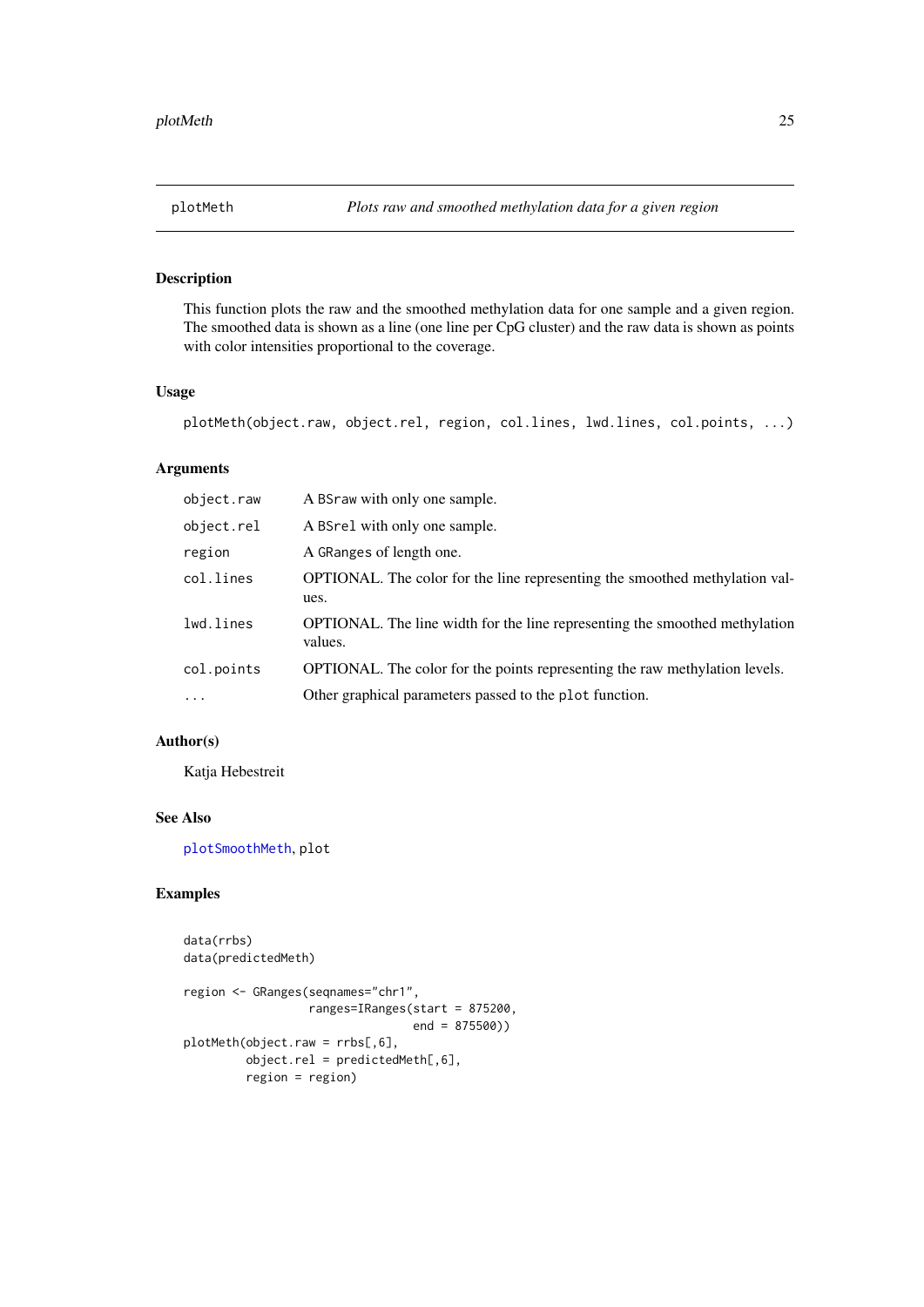<span id="page-25-0"></span>A heatmap like plot is generated showing the relative methylation of single CpG sites. Samples are clustered hierarchically.

#### Usage

plotMethMap(object, region, groups, intervals, ...)

# Arguments

| object    | A BSraw or BSrel object storing the methylation values.                                                                                                                               |
|-----------|---------------------------------------------------------------------------------------------------------------------------------------------------------------------------------------|
| region    | A GRanges object giving the region of interest.                                                                                                                                       |
| groups    | <b>OPTIONAL.</b> A factor that will be encoded by a color bar.                                                                                                                        |
| intervals | OPTIONAL. A logical indicating whether neighboured CpG sites should be<br>placed side by side (if FALSE) or whether the intervals between CpG sites should<br>be preserved (if TRUE). |
| $\cdots$  | Further arguments passed to the heatmap function.                                                                                                                                     |

# Details

The relative methylation values are passed to the heatmap function. Default colors are green (not methylated), black and red (methylated). To ensure that a relative methylation of 0 corresponds to green, 0.5 to black and 1 to red, the default value for the zlim argument of the [heatmap](#page-0-0) function is set to  $c(0,1)$ . And the default for the scale parameter is set to "none".

If argument intervals is set to TRUE, region should not be too large (< 1kb) and respect the resolution of your screen.

#### Author(s)

Hans-Ulrich Klein

# See Also

heatmap, [BSraw-class](#page-6-1), [BSrel-class](#page-8-1), [filterBySharedRegions](#page-16-1), [filterByCov](#page-15-1)

```
data(rrbs)
data(predictedMeth)
data(DMRs)
plotMethMap(rrbs, region = DMRs[4], groups = colData(rrbs)[, "group"])
plotMethMap(predictedMeth, region = DMRs[4],
           groups = colData(rrbs)[,"group"], intervals = FALSE)
```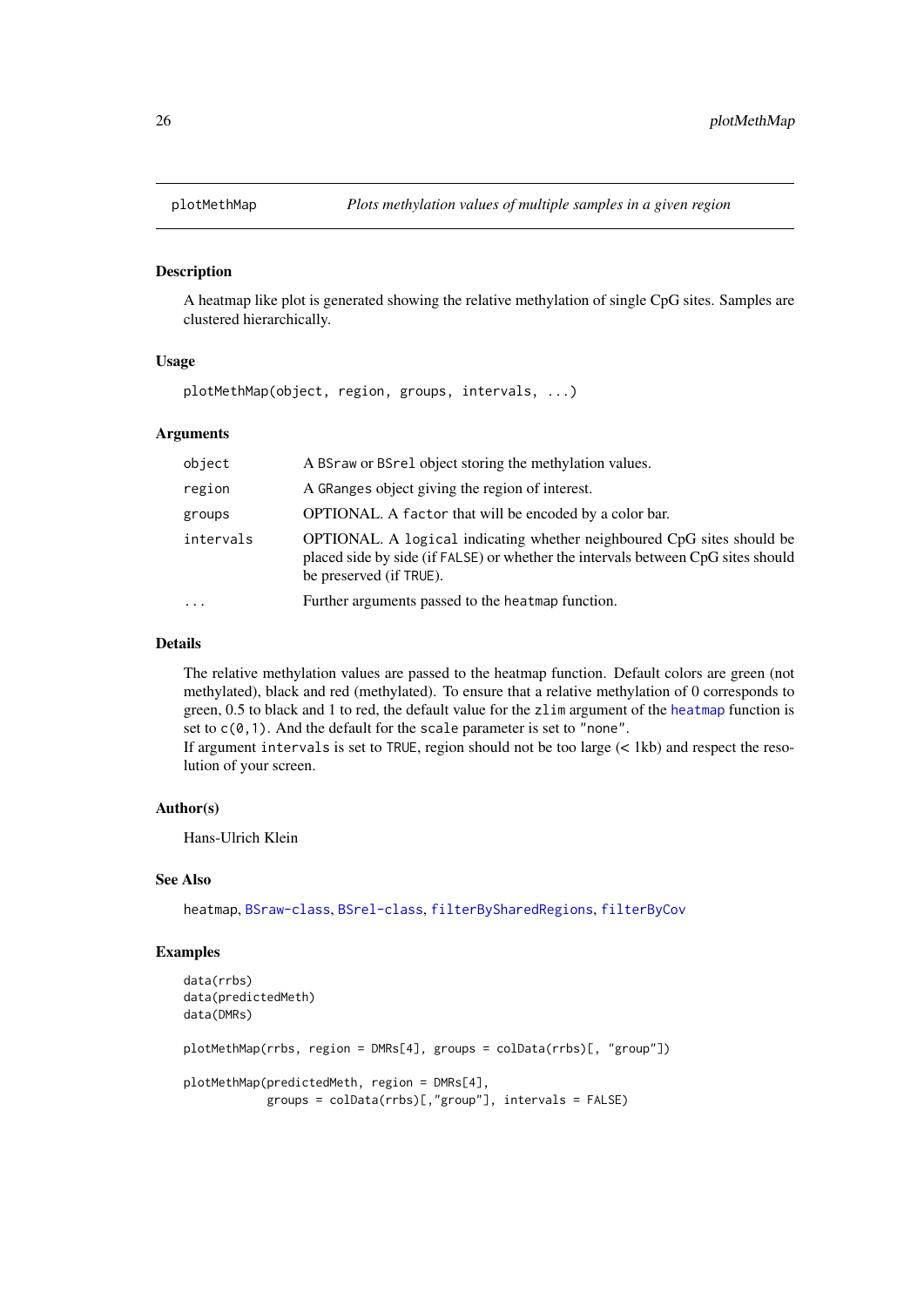<span id="page-26-1"></span><span id="page-26-0"></span>

| plotSmoothMeth | Plots smoothed methylation values for a bunch of samples and a given |
|----------------|----------------------------------------------------------------------|
|                | region                                                               |

This function plots the smoothed methylation data as lines for a given region and all given samples. It is also possible to average the data for groups of samples.

# Usage

```
plotSmoothMeth(object.rel, region, groups, group.average, ...)
```
# Arguments

| object.rel    | A BSrel.                                                                                                    |
|---------------|-------------------------------------------------------------------------------------------------------------|
| region        | A GRanges of length one.                                                                                    |
| groups        | <b>OPTIONAL.</b> A factor defining two or more sample groups within the given<br>object.                    |
| group.average | OPTIONAL. A logical. If TRUE, then the data is averaged for the groups given<br>in groups. Default is FALSE |
| $\cdots$      | Other graphical parameters passed to the plot function.                                                     |

# Author(s)

Katja Hebestreit

# See Also

[plotMeth](#page-24-1), plot

```
data(predictedMeth)
data(DMRs)
plotSmoothMeth(object.rel = predictedMeth,
               region = DMRs[3] + 200,
               groups = colData(predictedMeth)$group,
               col=c("magenta", "blue"))
legend("topright",
       lty=1,
       legend=levels(colData(predictedMeth)$group),
       col=c("magenta", "blue"))
```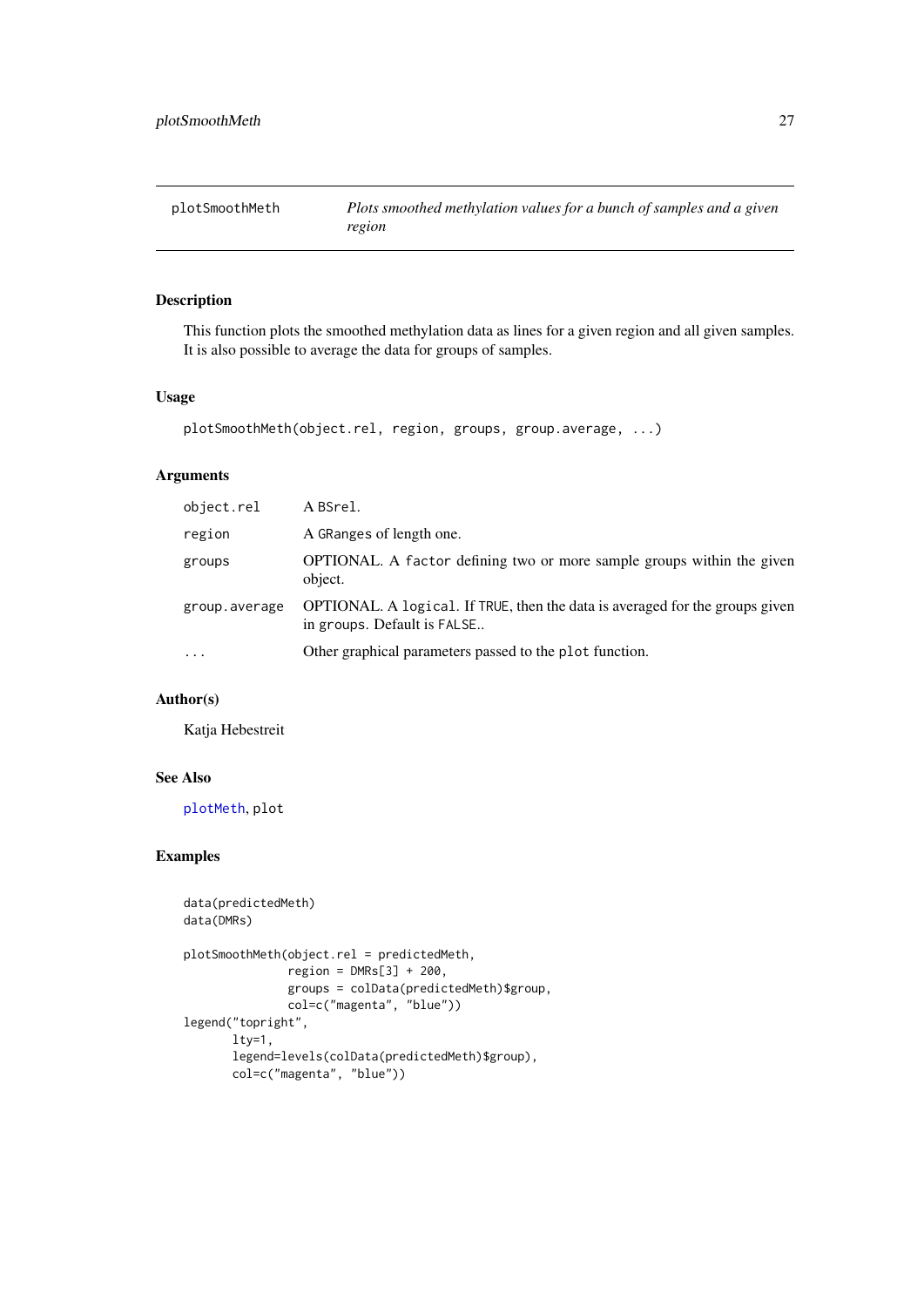<span id="page-27-0"></span>

Please see the package vignette for description.

# Usage

data(predictedMeth)

# Format

A BSrel object with the smoothed methylation data.

# Examples

data(predictedMeth) show(predictedMeth)

<span id="page-27-1"></span>

| predictMeth | Predicts methylation levels along CpG sites or for a grid of sites in |
|-------------|-----------------------------------------------------------------------|
|             | CpG clusters.                                                         |

### Description

Uses local regression to predict methylation levels per sample.

# Usage

predictMeth(object, h, grid.dist, mc.cores)

# Arguments

| object    | A BSraw with a cluster, id metadata column on the row Ranges, usually the<br>output of clusterSites.                                                               |
|-----------|--------------------------------------------------------------------------------------------------------------------------------------------------------------------|
| h         | Bandwidth in base pairs. Large values produce a smoother curve. Default is 80.                                                                                     |
| grid.dist | <b>OPTIONAL.</b> If numeric, than methylation values are predicted at intervals of<br>grid. dist base pairs. By default, methylation is smoothed at each CpG site. |
| mc.cores  | Passed to mclapply. Default is 1.                                                                                                                                  |

#### Details

Uses binomLikelihoodSmooth with pos = CpG position,  $m =$  number methylated reads and  $n =$ number of reads. pred.pos corresponds to all CpG positions, or to the grid sites respectively, within the CpG clusters.

#### Value

A BSrel object containing the predicted methylation levels in the methLevel slot.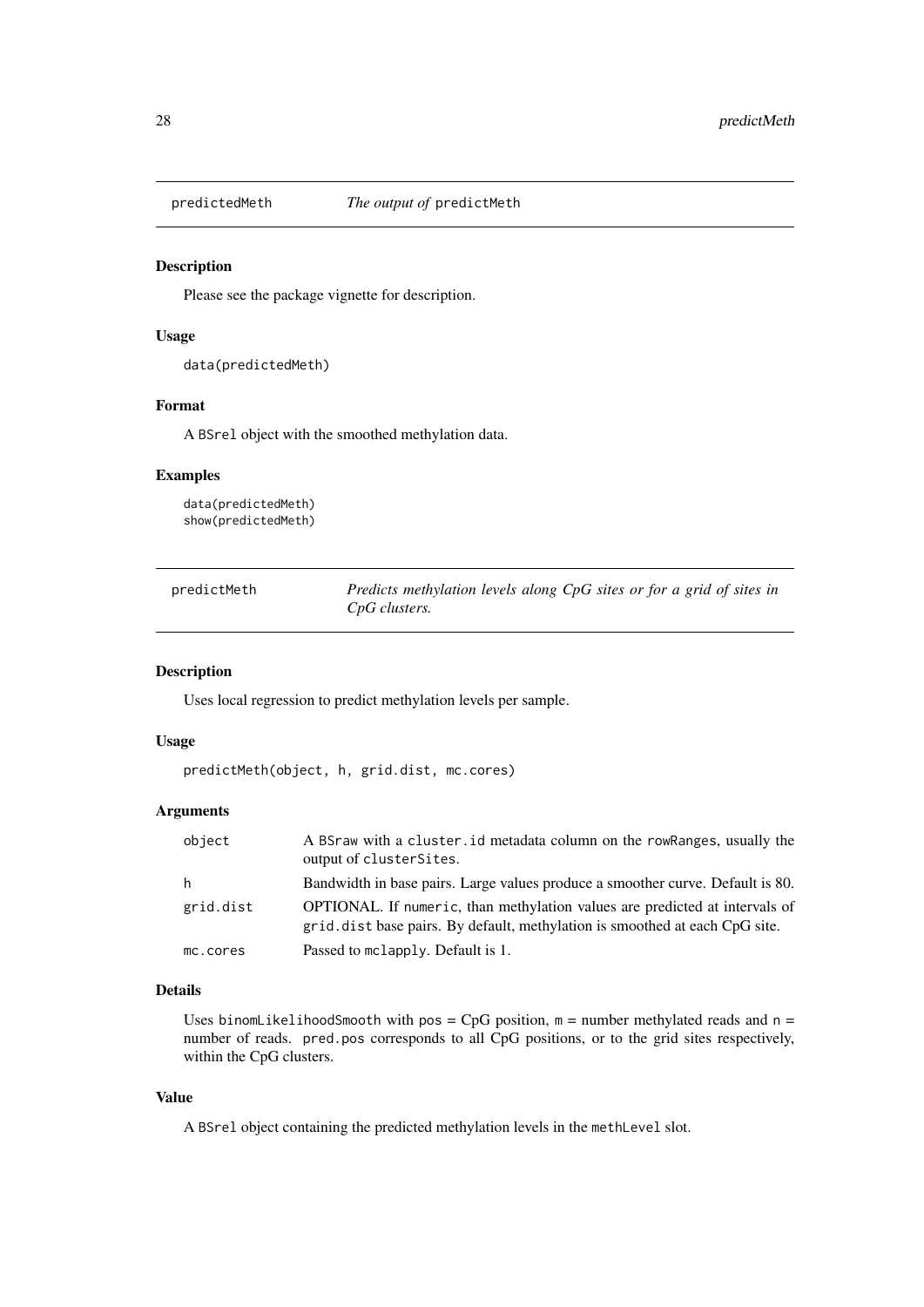#### <span id="page-28-0"></span>promoters 29

#### Author(s)

Katja Hebestreit

# See Also

[clusterSites](#page-9-1), [binomLikelihoodSmooth](#page-5-1), mclapply

# Examples

data(rrbs)

```
rrbs.clust.unlim <- clusterSites(object = rrbs,
                                 groups = colData(rrbs)$group,
                                 perc.samples = 4/5,
                                 min.sites = 20, max.dist = 100)
```

```
ind.cov <- totalReads(rrbs.clust.unlim) > 0
quant <- quantile(totalReads(rrbs.clust.unlim)[ind.cov], 0.9)
rrbs.clust.lim <- limitCov(rrbs.clust.unlim, maxCov = quant)
```

```
# with a small subset to save calculation time:
rrbs.part <- rrbs.clust.lim[1:100,]
```

```
predictedMeth <- predictMeth(object=rrbs.part)
```
promoters *A* GRanges *of promoters of the human genome*

# Description

Please see the package vignette for description.

#### Usage

data(promoters)

#### Format

A GRanges object with the chromosomes, start and end positions of defined human promoter regions together with an accesion number stored in a metadata column.

```
data(promoters)
head(promoters)
```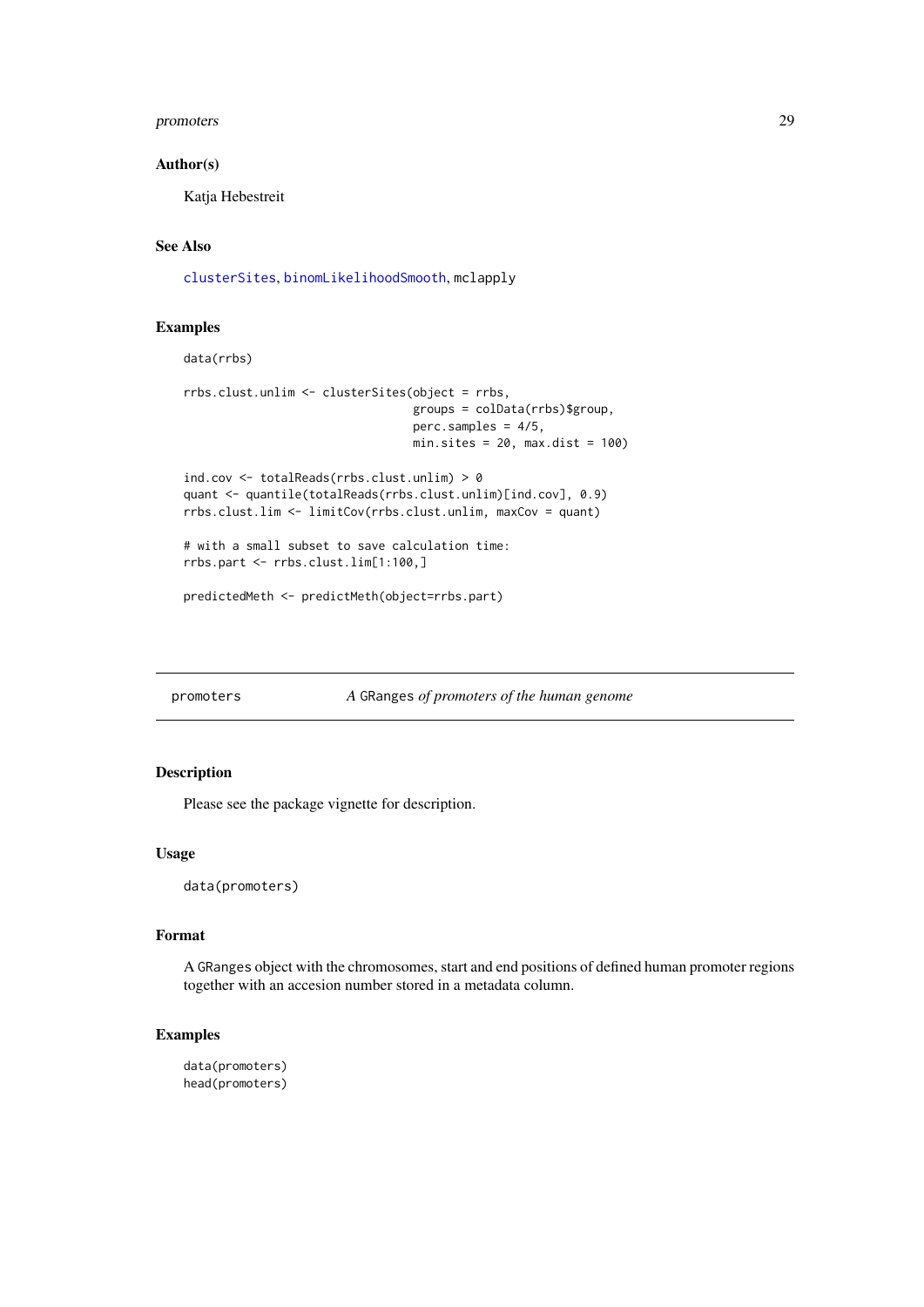<span id="page-29-0"></span>

Determines the methLevel matrix via: methReads(object) / totalReads(object).

# Usage

rawToRel(object)

# Arguments

object A BSraw.

# Value

A BSrel.

# Author(s)

Katja Hebestreit

# See Also

[BSraw-class](#page-6-1) [BSrel-class](#page-8-1)

# Examples

data(rrbs) rrbs.rel <- rawToRel(rrbs)

<span id="page-29-1"></span>readBismark *Reads cytosine methylation stati determined by Bismark*

# Description

Bismark is a bisulfite read mapper and methylation caller. This method reads Bismark's output files and returns a BSraw object.

# Usage

readBismark(files, colData)

# Arguments

| files   | A character pointing to cov files created by Bismark's methylation_extractor<br>and bismark2bedGraph; see Details. This can be a compressed file (see file). |
|---------|--------------------------------------------------------------------------------------------------------------------------------------------------------------|
| colData | Samples' names plus additional sample information as character, data, frame<br>or DataFrame.                                                                 |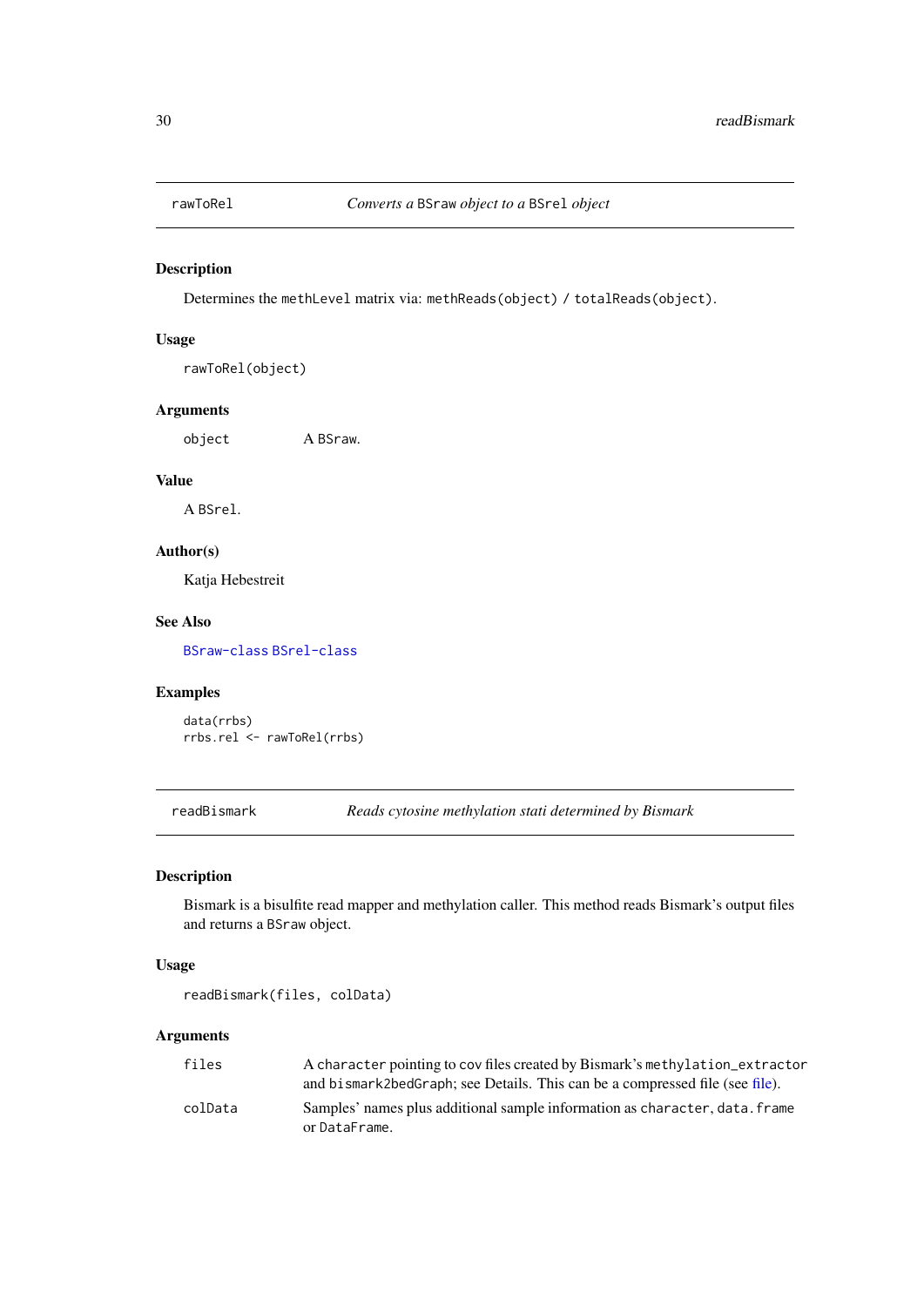<span id="page-30-0"></span>rrbs 31

#### Details

Input files are created with Bismark as follows (from the command line):

bismark\_methylation\_extractor -s --comprehensive test\_sample.sam

bismark2bedGraph -o CpG\_context\_test\_sample.bedGraph CpG\_context\_test\_sample.txt

This will output two files, a .bedGraph and a .cov file. We will import the CpG\_context\_test\_sample.cov using readBismark.

The colData argument should specify the sample names as character. Alternatively, a data. frame or DataFrame can be given. Then, the row names are used as sample names and the data frame is passed to the final BSraw object.

# Value

A BSraw object storing coverage and methylation information.

# Author(s)

Hans-Ulrich Klein

#### References

http://www.bioinformatics.bbsrc.ac.uk/projects/bismark/

# See Also

[BSraw-class](#page-6-1)

#### Examples

```
file <- system.file("extdata", "CpG_context_test_sample.cov", package = "BiSeq")
rrbs <- readBismark(file,
                    colData= DataFrame(row.names="sample_1"))
```
rrbs *RRBS data of APL patient samples and controls.*

# Description

RRBS data of the CpG sites CpG sites from genomic regions on p arms of chromosome 1 and 2 covered in at least one sample. Data was obtained from 5 APL patient samples and 5 control samples (APL in remission). RRBS data was preprocessed with the Bismark software version 0.5.

#### Usage

rrbs

#### Format

A [BSraw-class](#page-6-1) object.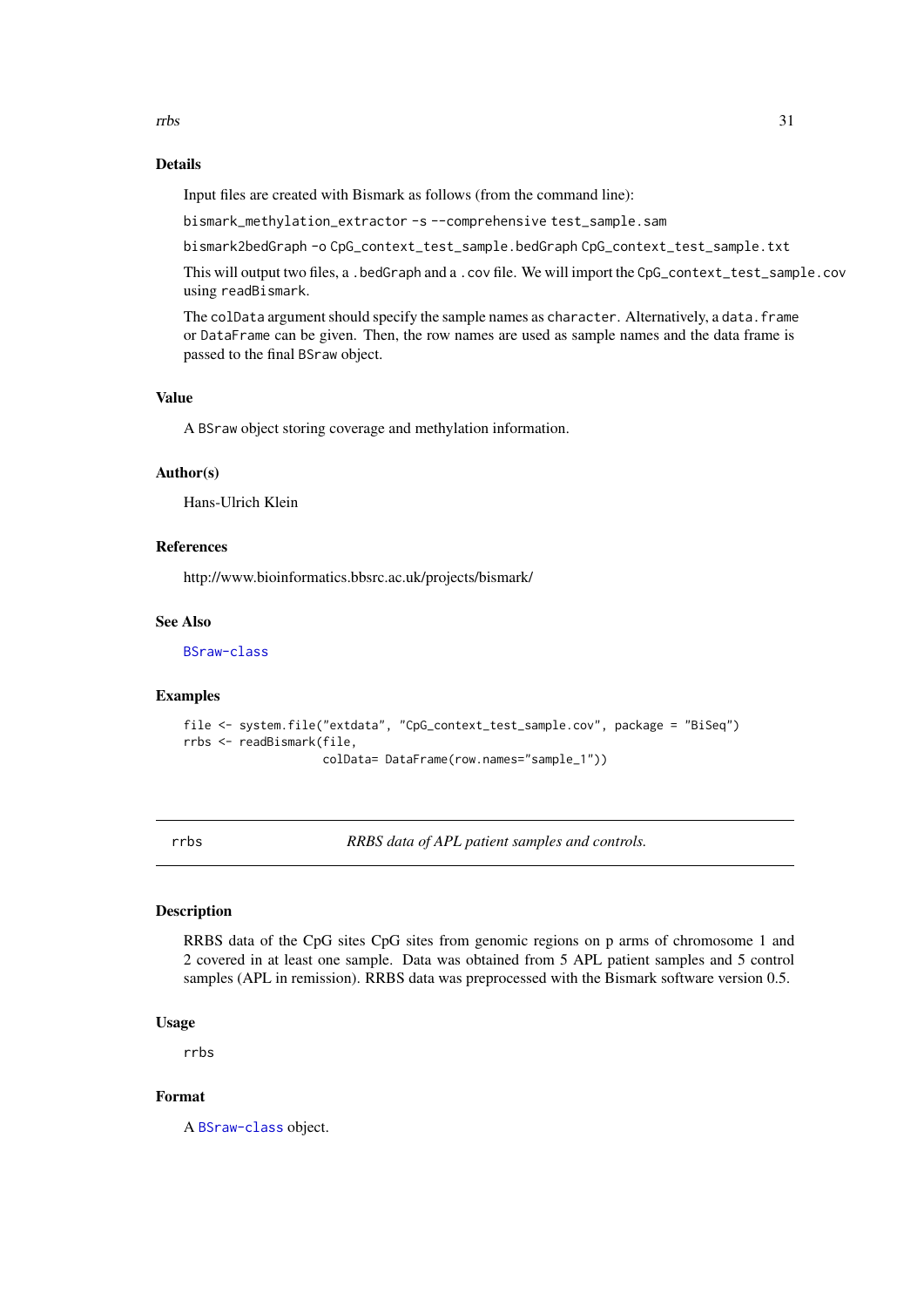#### <span id="page-31-0"></span>Source

Schoofs T, Rohde C, Hebestreit K, Klein HU, Goellner S, Schulze I, Lerdrup M, Dietrich N, Agrawal-Singh S, Witten A, Stoll M, Lengfelder E, Hofmann WK, Schlenke P, Buechner T, Hansen K, Berdel WE, Rosenbauer F, Dugas M, Mueller-Tidow C (2012). DNA methylation changes are a late event in acute promyelocytic leukemia and coincide with loss of transcription factor binding. Blood.

#### References

Krueger F, Andrews SR. Bismark: a flexible aligner and methylation caller for Bisulfite-Seq applications. Bioinformatics. 2011;27:1571-1572.

# Examples

data(rrbs) show(rrbs)

<span id="page-31-1"></span>smoothVariogram *Smoothes variogram*

#### Description

Nonparametric smoothing with kernel regression estimators and adaptable bandwidth for variogram smoothing.

#### Usage

smoothVariogram(variogram, sill, bandwidth)

# Arguments

| variogram | A list or a matrix. Usually the output of makeVariogram.                    |
|-----------|-----------------------------------------------------------------------------|
| sill      | A numeric. The sill (upper bound) of the variogram. See Details.            |
| bandwidth | A numeric vector of same length as the variogram (number of rows). Default: |
|           | seq(10,1000, length.out=nrow(variogram)). See Details.                      |

#### Details

It is necessary to smooth the variogram. Especially for greater h the variogram tends to oscillate strongly. This is the reason why the default bandwidth increases with increasing h. Nevertheless, the smoothed variogram may further increase or decrease after a horizontal part (sill). This is mostly due to the small number of observations for high distances. To wipe out this bias it is useful to set the smoothed variogram to a fixed value above a certain h, usually the mean value of the horizontal part. If a smoothed value v.sm is greater than sill for distance  $h_{range}$ , this v.sm and all other smoothed values with  $h > h_{range}$  are set to sill. Internally, the function lokerns from package lokerns is used for smoothing.

#### Value

The variogram matrix (or a list with the variogram matrix) with an additional column of the smoothed v values.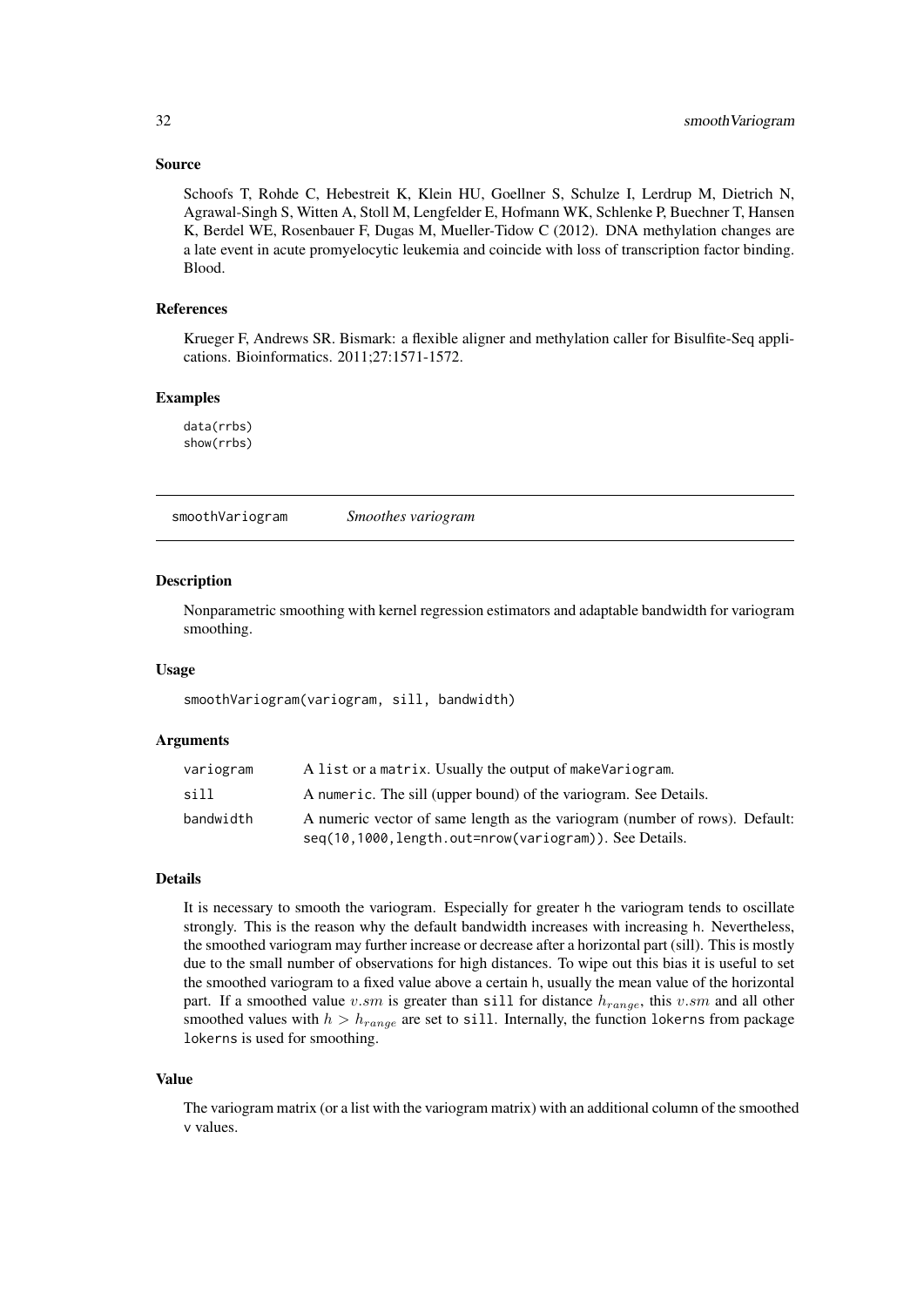<span id="page-32-0"></span>summarizeRegions 33

#### Author(s)

Katja Hebestreit

#### See Also

[makeVariogram](#page-21-1), lokerns

# Examples

data(vario) # Find out the sill (this is more obvious for larger data sets): plot(vario\$variogram\$v) vario.sm <- smoothVariogram(vario, sill = 0.9) plot(vario\$variogram\$v) lines(vario.sm\$variogram[,c("h", "v.sm")],  $col = "red")$ 

summarizeRegions *Aggregates methylation information of single CpG sites*

#### Description

This method summarizes the methylation states of single CpG sites to a single methylation state for a given genomic region.

# Usage

summarizeRegions(object, regions, outputAll)

#### Arguments

| object    | An BSraw or BSrel object.                                                                                                              |
|-----------|----------------------------------------------------------------------------------------------------------------------------------------|
| regions   | A GRanges object storing the genomic regions.                                                                                          |
| outputAll | A logical. If output All = TRUE, all regions will be returned. If $FALSE$ (default),<br>regions are dropped if their coverage is zero. |

# Details

When the given object is of class [BSraw-class](#page-6-1), all (methylated) reads of all CpG site lying within a region are summed up and assign as total number of (methylated) reads to that region. It is recommended to use [limitCov](#page-19-1) before applying summarizeRegions to an [BSraw-class](#page-6-1) object in order to avoid an excessive influence of a single CpG site on the methylation value of a region. When the given object is of class [BSrel-class](#page-8-1), the mean relative methylation of all CpGs within a region is assign to that region.

The rowRanges slot of the returned object is the given object regions with all columns preserved.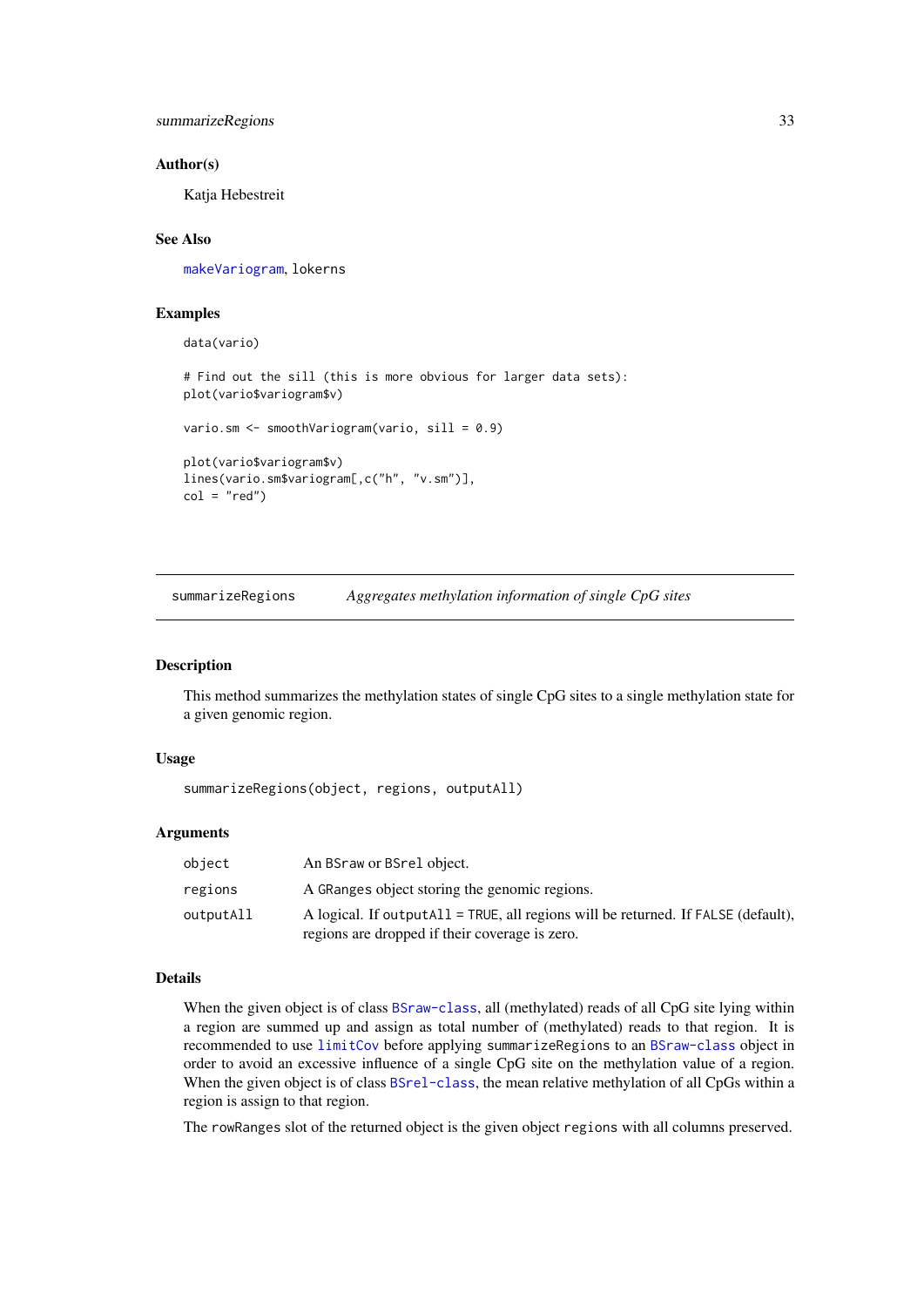# <span id="page-33-0"></span>Value

An BSraw or an BSrel object storing methylation information about the given regions.

#### Author(s)

Hans-Ulrich Klein

# See Also

[BSraw-class](#page-6-1), [BSrel-class](#page-8-1), limitCov

# Examples

```
data(rrbs)
rrbs.clustered <- clusterSites(rrbs)
regions <- clusterSitesToGR(rrbs.clustered)
```

```
rrbs <- limitCov(rrbs, maxCov=50)
rrbsRegion <- summarizeRegions(rrbs, regions)
totalReads(rrbsRegion)
```
<span id="page-33-1"></span>testClusters *Tests CpG clusters*

#### Description

CpG clusters are tested with a cluster-wise FDR level.

# Usage

testClusters(locCor, FDR.cluster)

# Arguments

| locCor      | Output of estLocCor.                                                                                     |
|-------------|----------------------------------------------------------------------------------------------------------|
| FDR.cluster | A numeric. The WFDR (weighted FDR) level at which the CpG clusters should<br>be tested. Default is 0.05. |

# Details

CpG clusters containing at least one differentially methylated location are detected.

#### Value

A list is returned:

FDR.cluster Chosen WFDR (weighted FDR) for clusters. CpGs.clust.reject A list of the CpG sites together with test results within clusters that were rejected.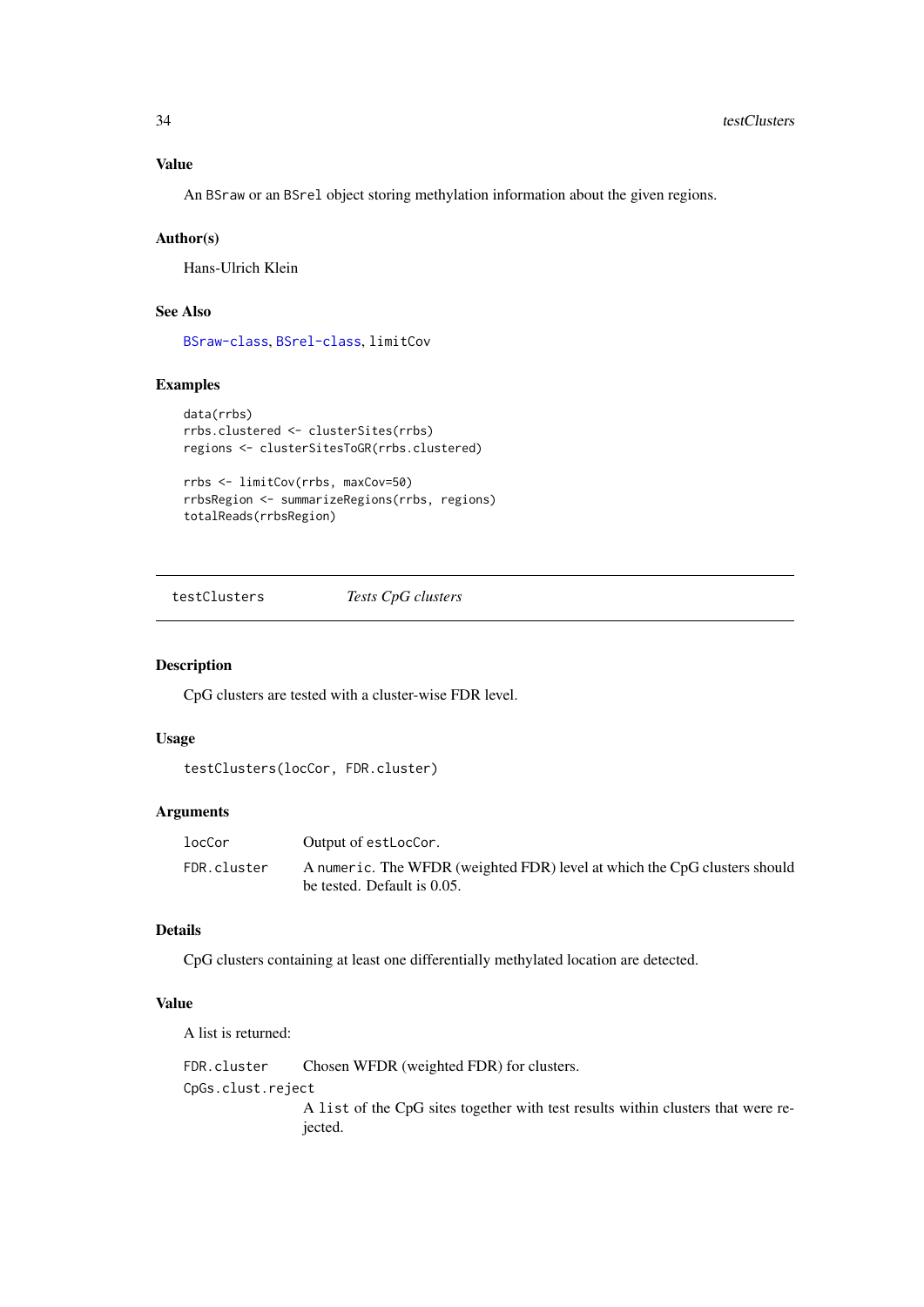#### <span id="page-34-0"></span>testClusters 35

| CpGs.clust.not.reject |                                                                                               |  |
|-----------------------|-----------------------------------------------------------------------------------------------|--|
|                       | A list of the CpG sites together with test results within clusters that were not<br>rejected. |  |
| clusters.reject       |                                                                                               |  |
|                       | A GRanges of the clusters that were rejected.                                                 |  |
| clusters.not.reject   |                                                                                               |  |
|                       | A GRanges of the clusters that were not rejected.                                             |  |
| sigma.clusters.reject |                                                                                               |  |
|                       | The standard deviations for z-scores within each rejected cluster.                            |  |
| variogram             | The variogram matrix.                                                                         |  |
| m                     | Number of clusters tested.                                                                    |  |
| k                     | Number of clusters rejected.                                                                  |  |
| u.1                   | Cutoff point of the largest P value rejected.                                                 |  |

#### Author(s)

Katja Hebestreit

# References

Yoav Benjamini and Ruth Heller (2007): False Discovery Rates for Spatial Signals. American Statistical Association, 102 (480): 1272-81.

#### See Also

[estLocCor](#page-14-1), [trimClusters](#page-35-1)

# Examples

## Variogram under Null hypothesis (for resampled data): data(vario)

plot(vario\$variogram\$v) vario.sm <- smoothVariogram(vario, sill=0.9)

# auxiliary object to get the pValsList for the test # results of interest: data(betaResults) vario.aux <- makeVariogram(betaResults, make.variogram=FALSE)

```
# Replace the pValsList slot:
vario.sm$pValsList <- vario.aux$pValsList
```
## vario.sm contains the smoothed variogram under the Null hypothesis as ## well as the p Values that the group has an effect on DNA methylation.

```
locCor <- estLocCor(vario.sm)
```

```
clusters.rej <- testClusters(locCor, FDR.cluster = 0.1)
```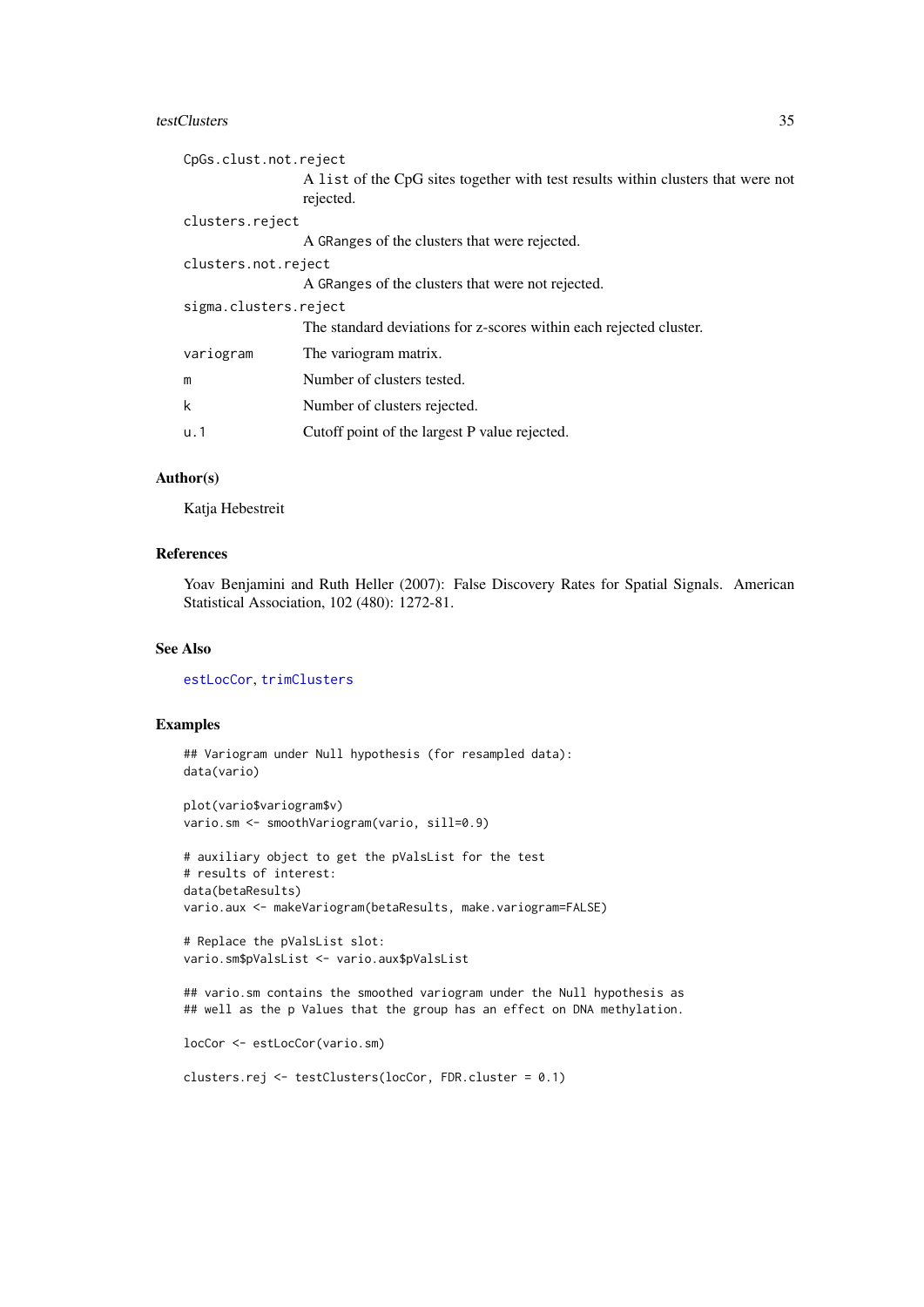<span id="page-35-1"></span><span id="page-35-0"></span>

CpG clusters rejected in a previous step are trimmed.

#### Usage

```
trimClusters(clusters.rej, FDR.loc)
```
# Arguments

clusters.rej Output of testClusters. FDR.loc Location-wise FDR level. Default is 0.2.

# Details

Not differentially methylated CpG sites are removed within the CpG clusters rejected by testClusters.

# Value

A data.frame containing the differentially methylated CpG sites.

#### Author(s)

Katja Hebestreit

#### References

Yoav Benjamini and Ruth Heller (2007): False Discovery Rates for Spatial Signals. American Statistical Association, 102 (480): 1272-81.

# See Also

# [testClusters](#page-33-1)

# Examples

```
## Variogram under Null hypothesis (for resampled data):
data(vario)
```
plot(vario\$variogram\$v) vario.sm <- smoothVariogram(vario, sill=0.9)

```
# auxiliary object to get the pValsList for the test
# results of interest:
data(betaResults)
vario.aux <- makeVariogram(betaResults, make.variogram=FALSE)
```

```
# Replace the pValsList slot:
vario.sm$pValsList <- vario.aux$pValsList
```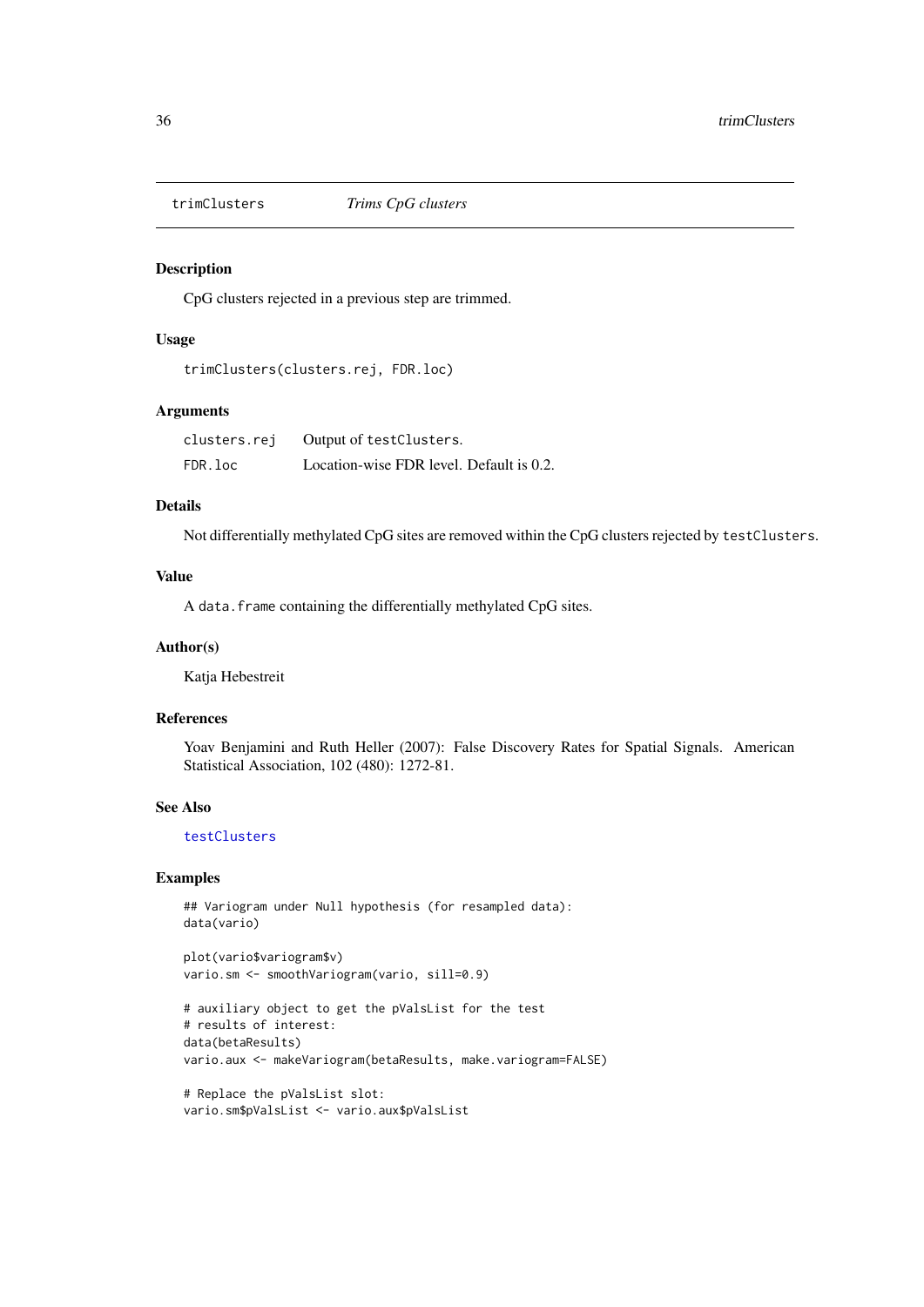#### <span id="page-36-0"></span>vario  $\frac{37}{2}$

```
## vario.sm contains the smoothed variogram under the Null hypothesis as
## well as the p Values that the group has an effect on DNA methylation.
locCor <- estLocCor(vario.sm)
clusters.rej <- testClusters(locCor, FDR.cluster = 0.1)
clusters.trimmed <- trimClusters(clusters.rej, FDR.loc = 0.05)
```
#### vario *Output of* makeVariogram

#### Description

Please see the package vignette for description.

## Usage

data(vario)

# Format

A list consisting of the variogram (a matrix) and the pValsList (a list of the data frames of test results).

# Examples

data(vario) names(vario)

writeBED *Writes* BSraw *and* BSrel *data to a bed file suitable for the IGV*

#### Description

The created bed files contains an entry for each CpG site. Strand information, relative methylation and absolute number of reads covering the CpG sites are stored. The relative methylation is indicated by colors: green via black to red for unmethylated to methylated.

# Usage

```
writeBED(object, name, file)
```
### Arguments

| object | A BSraw or BSrel object.                                     |
|--------|--------------------------------------------------------------|
| name   | Track names (sample names) written to the bed file's header. |
| file   | Character vector with names of the bed file.                 |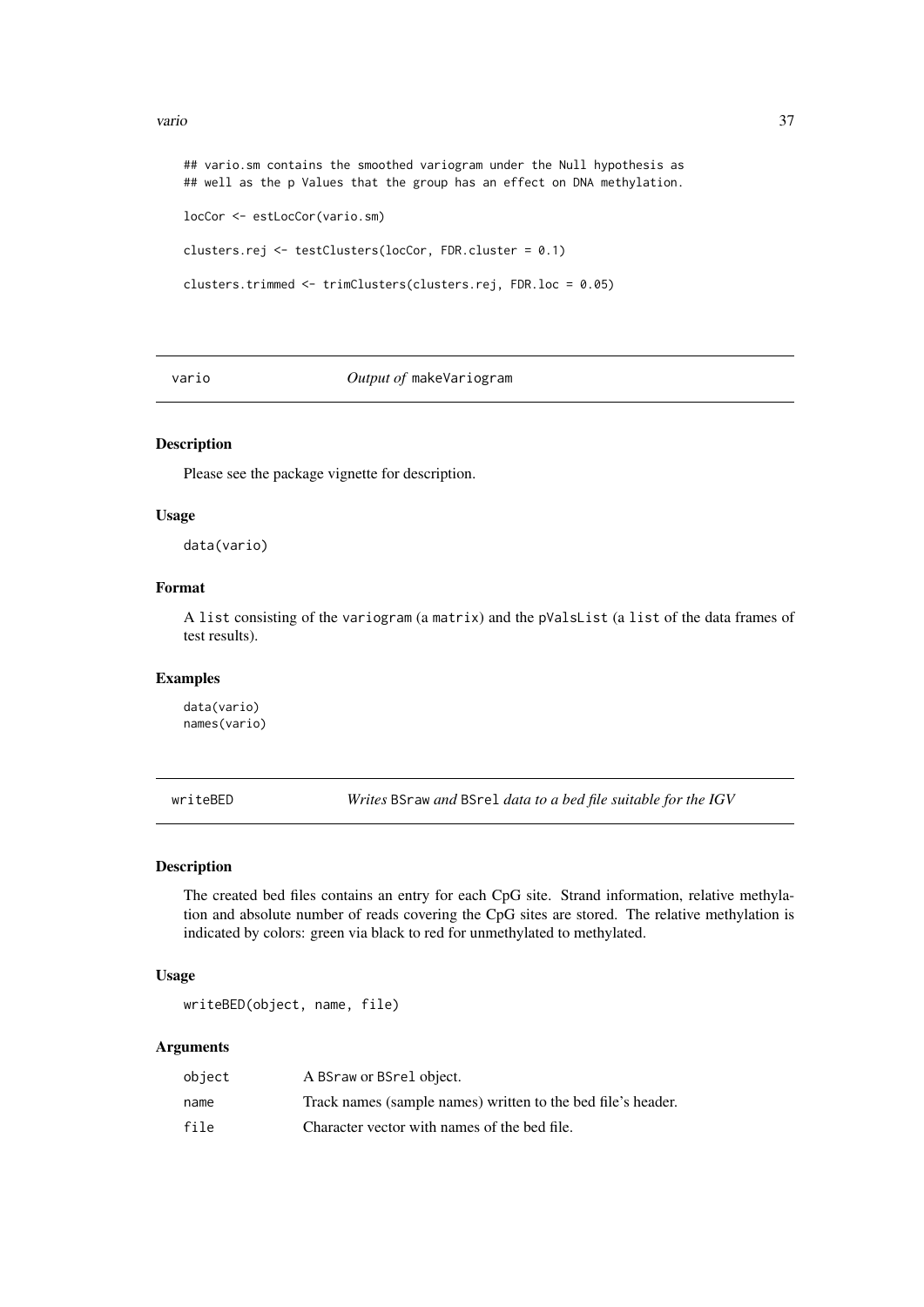## <span id="page-37-0"></span>Details

The written bed file contains the following extra information:

- 1. score: the relative methylation of the CpG site
- 2. name: the coverage of the CpG site
- 3. itemRgb: a color value visualizing the methylation score

A separate bed file is created for each sample in the given object. The lengths of the arguments name and file should equal the number of samples.

# Value

Nothing. Bed files are written.

# Author(s)

Hans-Ulrich Klein

# See Also

[readBismark](#page-29-1)

```
data(rrbs)
s1 \leftarrow \text{rrbs}[,1]out \leq tempfile(, fileext = ".bed")
writeBED(s1, name = colnames(s1), file = out)
```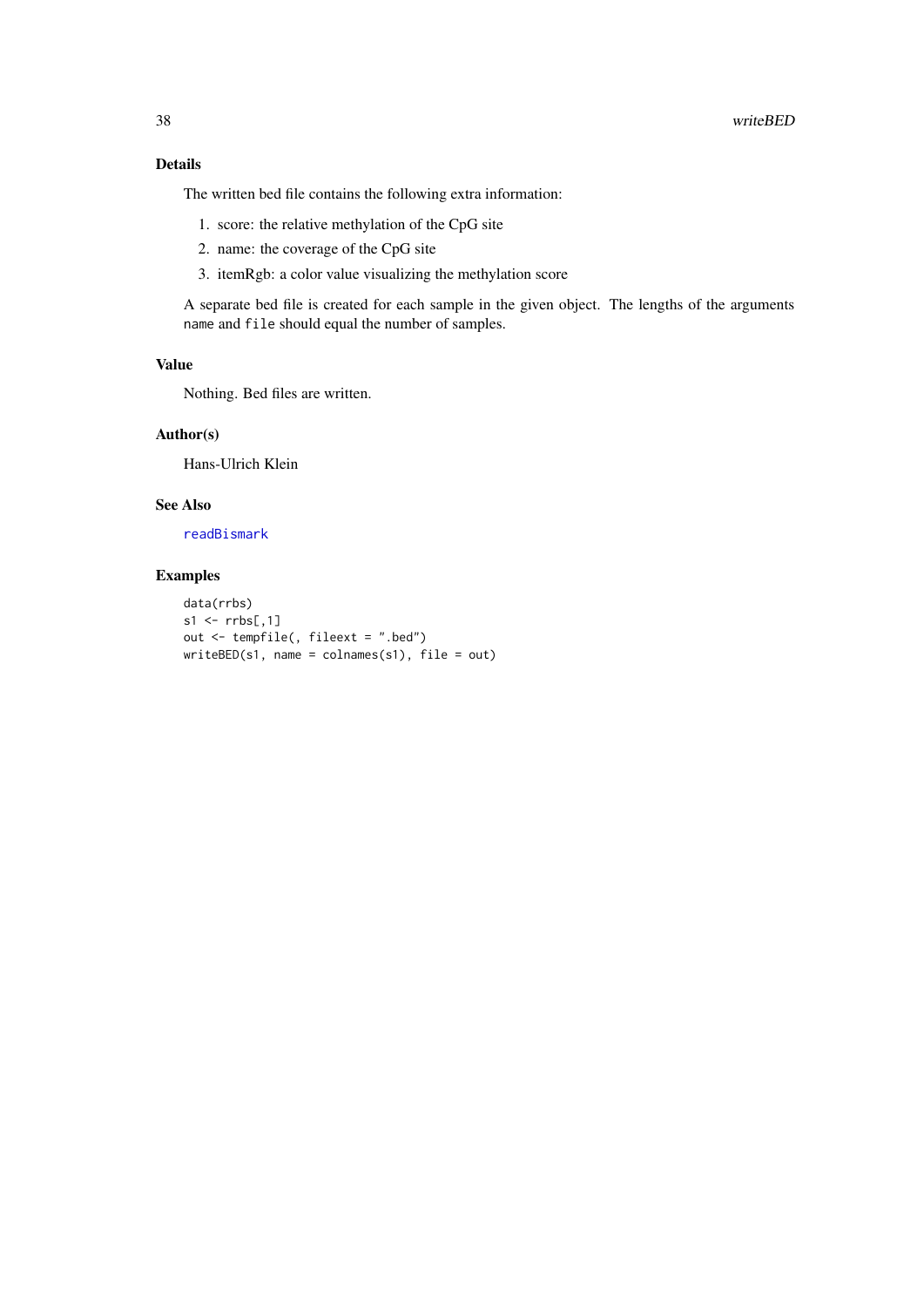# <span id="page-38-0"></span>Index

```
∗Topic ~smooth
    binomLikelihoodSmooth, 6
∗Topic classes
    BSraw-class, 7
    BSrel-class, 9
∗Topic datasets
    betaResults, 5
    betaResultsNull, 5
    DMRs, 14
    predictedMeth, 28
    promoters, 29
    rrbs, 31
    vario, 37
annotateGRanges, 2
10
        (annotateGRanges), 2
annotateGRanges,GRanges,GRanges,character,integer-methodsToGR,BSraw-method
        (annotateGRanges), 2
annotateGRanges,GRanges,GRanges,character,misSing-method
        (annotateGRanges), 2
betareg, 4
betaRegression, 3, 18, 23
betaRegression,formula,character,BSrel,missing-method
(BSrel-class), 9
        (betaRegression), 3
betaRegression,formula,character,BSrel,numeric-method
compareTwoSamples,BSraw,character,character,numeric,numeric-method
        (betaRegression), 3
betaResults, 5
betaResultsNull, 5
binomLikelihoodSmooth, 6, 21, 29
binomLikelihoodSmooth,ANY-method
        (binomLikelihoodSmooth), 6
BSraw (BSraw-class), 7
BSraw,matrix,matrix,GRanges-method
        (BSraw-class), 7
BSraw-class, 7
BSrel (BSrel-class), 9
BSrel,matrix,GRanges-method
        (BSrel-class), 9
BSrel-class, 9
clusterSites, 10, 12, 29
                                              clusterSites, BSraw, ANY, numeric, missing, missing, missing-
                                                      (clusterSites), 10
                                              clusterSites,BSraw,ANY,numeric,missing,numeric,missing-
                                                      (clusterSites), 10
                                              clusterSites, BSraw, ANY, numeric, numeric, missing, missing-
                                                      (clusterSites), 10
                                              clusterSites, BSraw, ANY, numeric, numeric, numeric, missing-
                                                      (clusterSites), 10
                                              clusterSites, BSraw, ANY, numeric, numeric, numeric-
                                                      (clusterSites), 10
                                              clusterSites,BSraw,missing,missing,missing,missing,miss
                                                      (clusterSites), 10
                                              clusterSites,BSraw,missing,numeric,numeric,numeric,missing-
                                                      (clusterSites), 10
                                              clusterSites,BSraw,missing,numeric,numeric,numeric,nume
                                              clusterSitesToGR, 11
                                                      (clusterSitesToGR), 11
                                                      (clusterSitesToGR), 11
                                              combine,BSraw,BSraw-method
                                                      (BSraw-class), 7
                                              combine,BSrel,BSrel-method
                                              compareTwoSamples, 12
                                                       (compareTwoSamples), 12
                                              compareTwoSamples,BSraw,numeric,numeric,numeric,numerio
                                                      (compareTwoSamples), 12
                                              compareTwoSamples,BSrel,character,character,numeric,num
                                                      (compareTwoSamples), 12
                                              compareTwoSamples,BSrel,numeric,numeric,numeric,numeric
                                                      (compareTwoSamples), 12
                                              covBoxplots, 13
                                              covBoxplots,BSraw-method (covBoxplots),
                                                      13
                                              covStatistics, 14
                                              covStatistics,BSraw-method
                                                      (covStatistics), 14
                                              covStatistics,BSrel-method
                                                      (covStatistics), 14
                                              DMRs, 14
```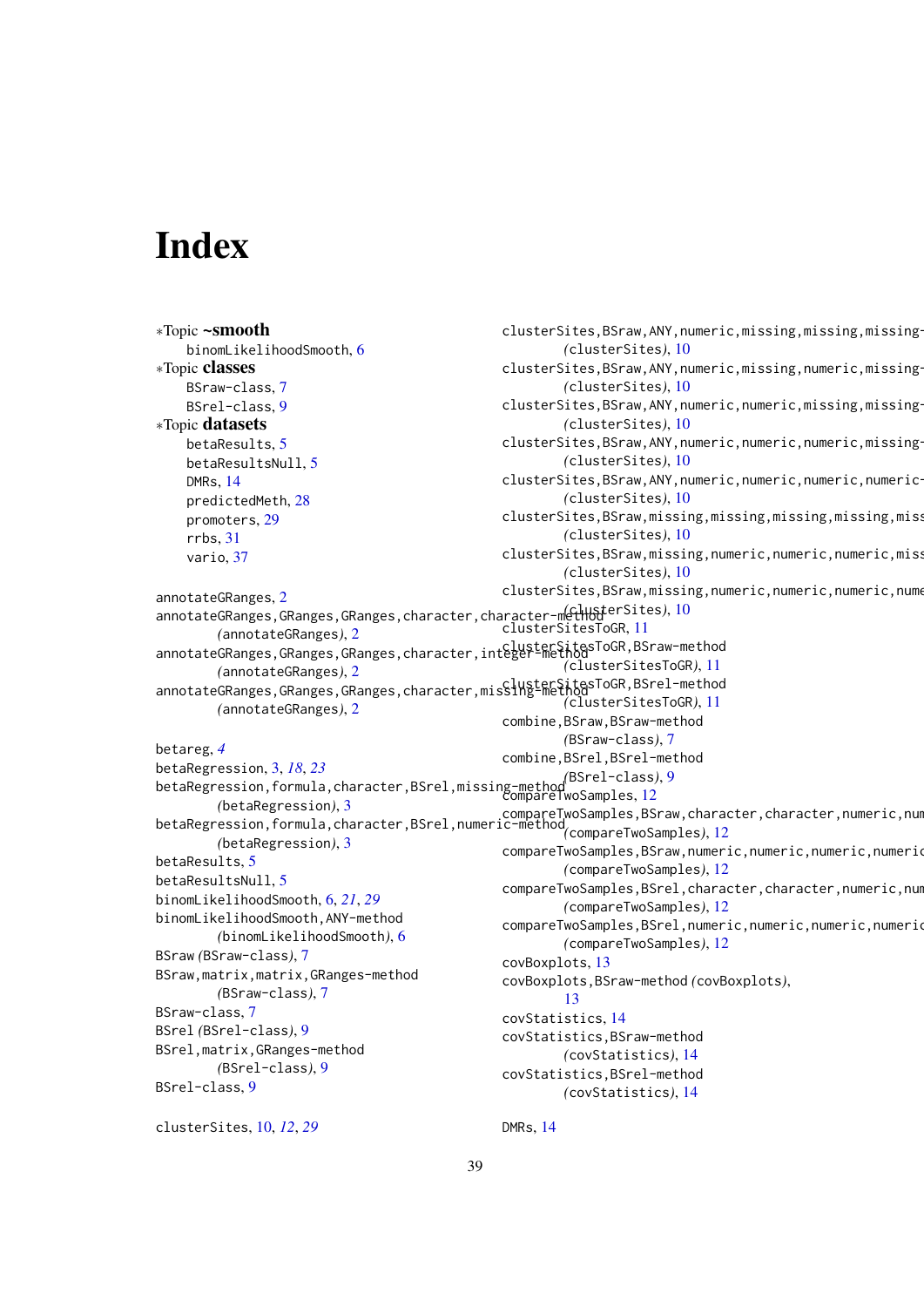estLocCor, [15,](#page-14-0) *[35](#page-34-0)* estLocCor,list-method *(*estLocCor*)*, [15](#page-14-0) file, *[30](#page-29-0)* filterByCov, [16,](#page-15-0) *[17](#page-16-0)*, *[26](#page-25-0)* filterByCov,BSraw,missing,logical-method *(*filterByCov*)*, [16](#page-15-0) filterByCov,BSraw,missing,missing-method *(*filterByCov*)*, [16](#page-15-0) filterByCov,BSraw,numeric,logical-method *(*filterByCov*)*, [16](#page-15-0) filterByCov,BSraw,numeric,missing-method *(*filterByCov*)*, [16](#page-15-0) filterBySharedRegions, *[11](#page-10-0)*, *[16](#page-15-0)*, [17,](#page-16-0) *[26](#page-25-0)* filterBySharedRegions,BSraw,ANY,missing,numeric,missing-method *(*logisticRegression*)*, [21](#page-20-0) *(*filterBySharedRegions*)*, [17](#page-16-0) filterBySharedRegions,BSraw,ANY,missing,numermickelanerogrameth5d[22,](#page-21-0)[33](#page-32-0) *(*filterBySharedRegions*)*, [17](#page-16-0) filterBySharedRegions,BSraw,ANY,numeric,missing,missing-method *(*makeVariogram*)*, [22](#page-21-0) *(*filterBySharedRegions*)*, [17](#page-16-0) filterBySharedRegions,BSraw,ANY,numeric,missing,numeric-method *(*makeVariogram*)*, [22](#page-21-0) *(*filterBySharedRegions*)*, [17](#page-16-0) filterBySharedRegions,BSraw,missing,missing,missing,m*imakieNgamiedtroad*n),[22](#page-21-0) *(*filterBySharedRegions*)*, [17](#page-16-0) filterBySharedRegions,BSraw,missing,missing,missing,n(makeVarmietthramh), [22](#page-21-0) *(*filterBySharedRegions*)*, [17](#page-16-0) filterBySharedRegions,BSraw,missing,missing,numeric,m*insakiaNgamiedtaroah)*,[22](#page-21-0) *(*filterBySharedRegions*)*, [17](#page-16-0) filterBySharedRegions,BSraw,missing,missing,numeric,n(makeVarmietthramh), [22](#page-21-0) *(*filterBySharedRegions*)*, [17](#page-16-0) filterBySharedRegions,BSraw,missing,numeric,missing,missing-method methLevel,BSrel-method *(*BSrel-class*)*, [9](#page-8-0) *(*filterBySharedRegions*)*, [17](#page-16-0) filterBySharedRegions,BSraw,missing,numeric,misthingyelmertisrelthadrix-method *(*filterBySharedRegions*)*, [17](#page-16-0) filterBySharedRegions,BSrel,ANY,missing,numeric,ANY-method methReads *(*BSraw-class*)*, [7](#page-6-0) *(*filterBySharedRegions*)*, [17](#page-16-0) filterBySharedRegions,BSrel,ANY,numeric,missing,ANY-method methReads<- *(*BSraw-class*)*, [7](#page-6-0) *(*filterBySharedRegions*)*, [17](#page-16-0) filterBySharedRegions,BSrel,missing,missing,missing,ANY-method *(*BSraw-class*)*, [7](#page-6-0) *(*filterBySharedRegions*)*, [17](#page-16-0) filterBySharedRegions,BSrel,missing,missing,nahetBindANYg&ietesd[23](#page-22-0) *(*filterBySharedRegions*)*, [17](#page-16-0) filterBySharedRegions,BSrel,missing,numeric,missing,A**M)4-ontBinodi**ngSites),[23](#page-22-0) *(*filterBySharedRegions*)*, [17](#page-16-0) findDMRs, [18](#page-17-0) findDMRs,data.frame,missing,numeric,logical-methoddeth, [25,](#page-24-0) [27](#page-26-0) *(*findDMRs*)*, [18](#page-17-0) findDMRs,data.frame,missing,numeric,missing-method *(*findDMRs*)*, [18](#page-17-0) findDMRs,data.frame,numeric,numeric,logical-methoddethMap,BSraw,GRanges,factor,logical-method *(*findDMRs*)*, [18](#page-17-0) findDMRs,data.frame,numeric,numeric,missing-methoddethMap,BSraw,GRanges,factor,missing-method *(*findDMRs*)*, [18](#page-17-0) globalTest, [19](#page-18-0) globalTest,ANY,BSrel-method *(*globalTest*)*, [19](#page-18-0) gt, *[19](#page-18-0)* heatmap, *[26](#page-25-0)* limitCov, [20,](#page-19-0) *[33](#page-32-0)* limitCov,BSraw,numeric-method *(*limitCov*)*, [20](#page-19-0) logisticRegression, [21](#page-20-0) logisticRegression,formula,character,BSrel,missing-meth *(*logisticRegression*)*, [21](#page-20-0) logisticRegression,formula,character,BSrel,numeric-meth makeVariogram,data.frame,logical,missing,missing-method makeVariogram,data.frame,logical,missing,numeric-method makeVariogram,data.frame,logical,numeric,missing-method makeVariogram,data.frame,logical,numeric,numeric-method makeVariogram,data.frame,missing,missing,missing-method makeVariogram,data.frame,missing,numeric,numeric-method methLevel *(*BSrel-class*)*, [9](#page-8-0) methLevel<- *(*BSrel-class*)*, [9](#page-8-0) *(*BSrel-class*)*, [9](#page-8-0) methReads,BSraw-method *(*BSraw-class*)*, [7](#page-6-0) methReads<-,BSraw,matrix-method plotBindingSites,BSraw,GRanges-method plotBindingSites,BSrel,GRanges-method *(*plotBindingSites*)*, [23](#page-22-0) plotMeth,BSraw,BSrel,GRanges-method *(*plotMeth*)*, [25](#page-24-0) plotMethMap, [26](#page-25-0) *(*plotMethMap*)*, [26](#page-25-0) *(*plotMethMap*)*, [26](#page-25-0)